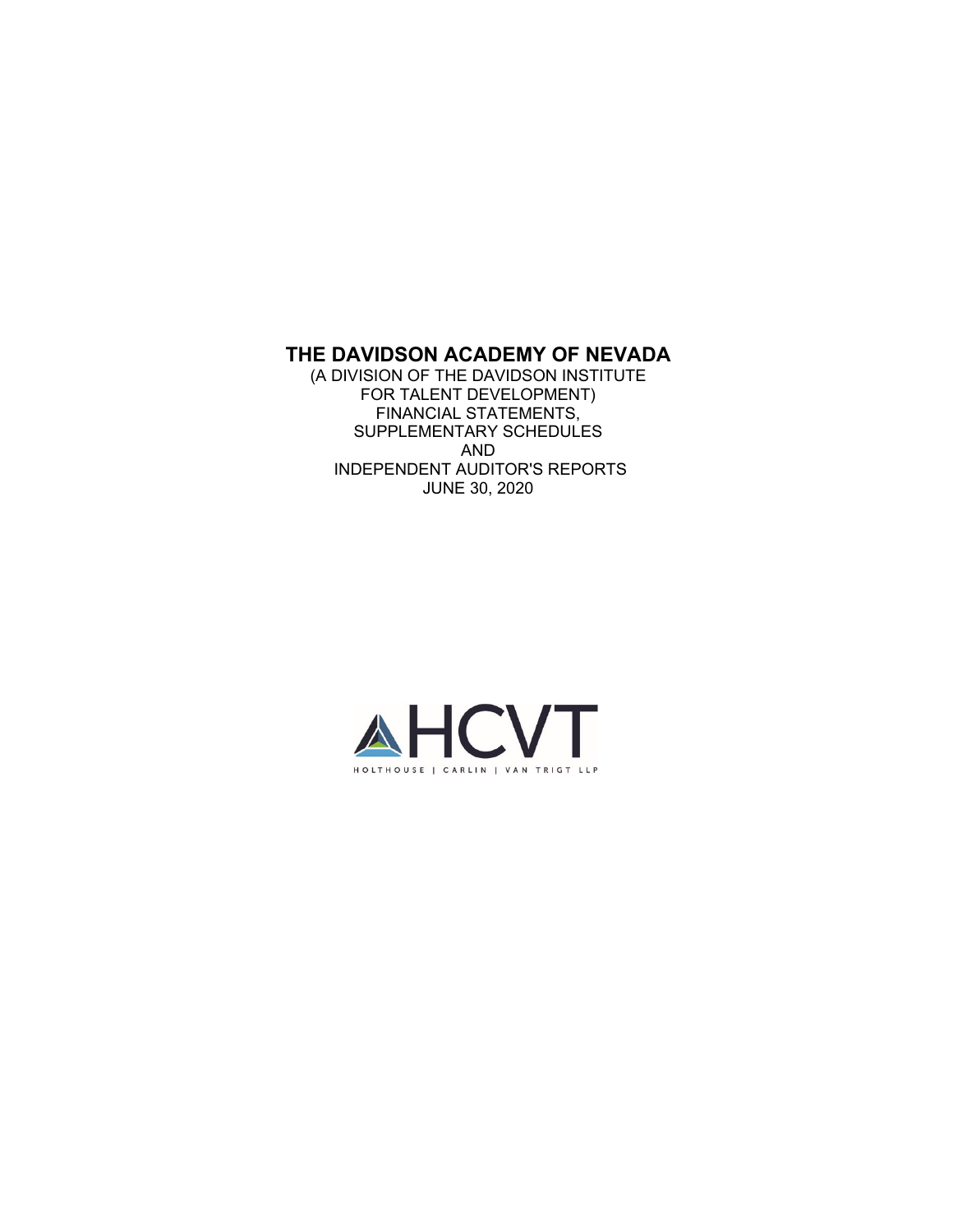(A DIVISION OF THE DAVIDSON INSTITUTE FOR TALENT DEVELOPMENT) TABLE OF CONTENTS

JUNE 30, 2020

|                                                                                                                                                            | Page No.  |
|------------------------------------------------------------------------------------------------------------------------------------------------------------|-----------|
| Independent Auditor's Report                                                                                                                               | $1 - 2$   |
| Management Discussion and Analysis (Unaudited)                                                                                                             | $3 - 8$   |
| Government-Wide Financial Statements                                                                                                                       |           |
| <b>Statement of Net Position</b>                                                                                                                           | 9         |
| <b>Statement of Activities</b>                                                                                                                             | 10        |
| Governmental Fund Financial Statements                                                                                                                     |           |
| <b>Balance Sheet - Governmental Fund</b>                                                                                                                   | 11        |
| Reconciliation of the Balance Sheet – Governmental Fund to the Statement of                                                                                |           |
| <b>Net Position</b>                                                                                                                                        | 12        |
| Statement of Revenues, Expenditures and Changes in Fund Balance -                                                                                          |           |
| <b>Governmental Fund</b>                                                                                                                                   | 13        |
| Reconciliation of the Statement of Revenues, Expenditures and Changes in<br>Fund Balance - Governmental Fund to the Statement of Activities                | 14        |
| <b>Fiduciary Fund Financial Statement</b>                                                                                                                  |           |
| <b>Statement of Fiduciary Net Position</b>                                                                                                                 | 15        |
| <b>Notes to Financial Statements</b>                                                                                                                       | $16 - 23$ |
| <b>Required Supplementary Information</b><br>Budgetary Comparison Schedule – Statement of Activities Governmental                                          | 25        |
| Fund (Unaudited)                                                                                                                                           |           |
| Independent Auditor's Report on Internal Control Over Financial Reporting and on<br>Compliance and Other Matters Based on an Audit of Financial Statements |           |
| Performed in Accordance with Government Auditing Standards                                                                                                 | $26 - 27$ |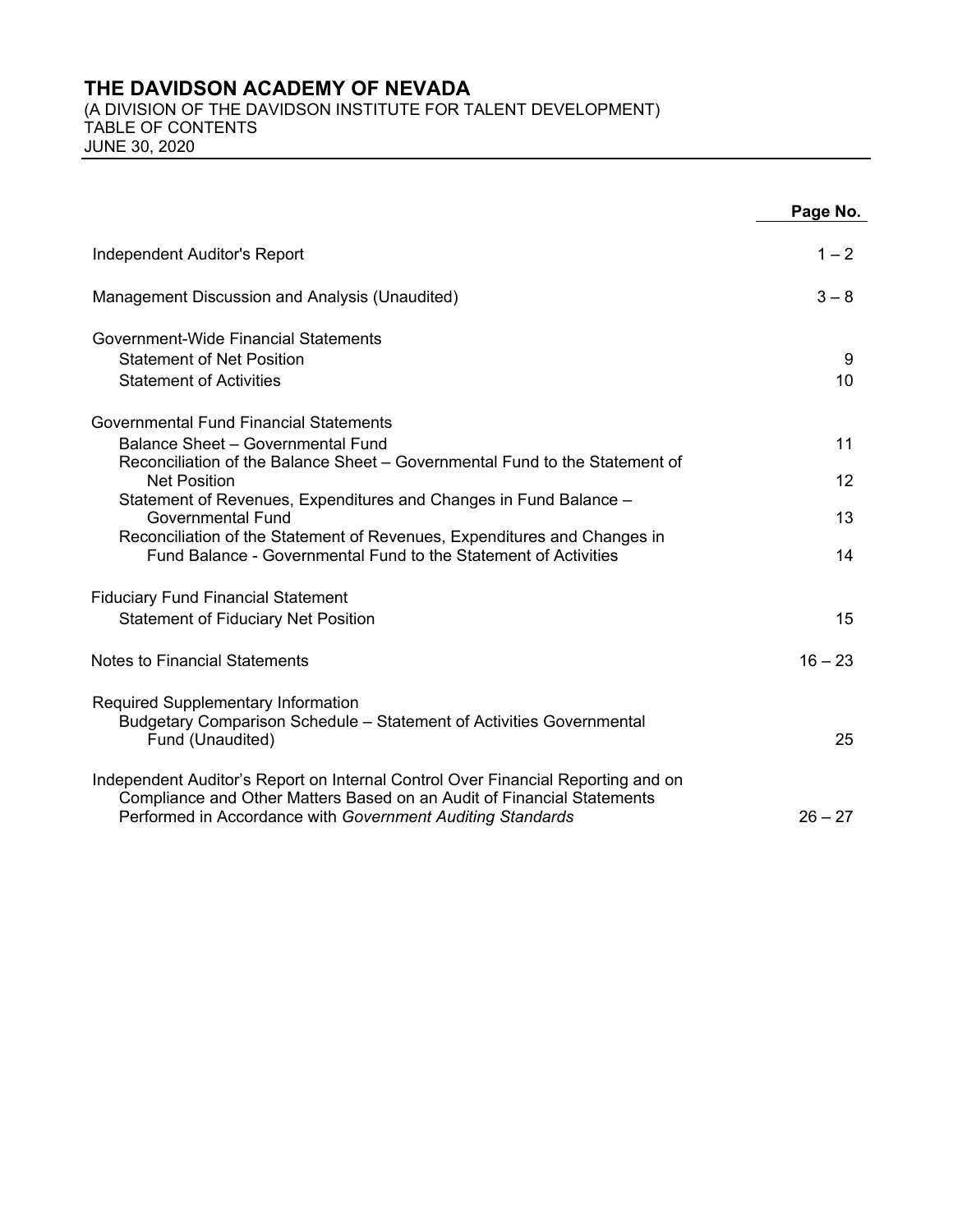

### **INDEPENDENT AUDITOR'S REPORT**

To the Governing Board of The Davidson Academy of Nevada:

#### **Report on Financial Statements**

We have audited the accompanying financial statements of the governmental activities and each major fund of The Davidson Academy of Nevada (the School), a division of the Davidson Institute for Talent Development, a Nevada nonprofit corporation, as of and for the year ended June 30, 2020, and the related notes to the financial statements, which collectively comprise the School's basic financial statements as listed in the table of contents.

#### *Management's Responsibility for the Financial Statements*

Management is responsible for the preparation and fair presentation of these financial statements in accordance with accounting principles generally accepted in the United States of America; this includes the design, implementation, and maintenance of internal control relevant to the preparation and fair presentation of financial statements that are free from material misstatement, whether due to fraud or error.

#### *Auditor's Responsibility*

Our responsibility is to express an opinion on these financial statements based on our audit. We conducted our audit in accordance with auditing standards generally accepted in the United States of America and the standards applicable to financial audits contained in *Government Auditing Standards*, issued by the Comptroller General of the United States. Those standards require that we plan and perform the audit to obtain reasonable assurance about whether the financial statements are free from material misstatement.

An audit involves performing procedures to obtain audit evidence about the amounts and disclosures in the financial statements. The procedures selected depend on the auditor's judgment, including the assessment of the risks of material misstatement of the financial statements, whether due to fraud or error. In making those risk assessments, the auditor considers internal control relevant to the entity's preparation and fair presentation of the financial statements in order to design audit procedures that are appropriate in the circumstances, but not for the purpose of expressing an opinion on the effectiveness of the entity's internal control. Accordingly, we express no such opinion. An audit also includes evaluating the appropriateness of accounting policies used and the reasonableness of significant accounting estimates made by management, as well as evaluating the overall presentation of the financial statements.

We believe that the audit evidence we have obtained is sufficient and appropriate to provide a basis for our audit opinion.

#### *Opinion*

In our opinion, the financial statements referred to above present fairly, in all material respects, the financial position of the governmental activities and each major fund of The Davidson Academy of Nevada as of June 30, 2020, and the respective changes in its net position for the year then ended in accordance with accounting principles generally accepted in the United States of America.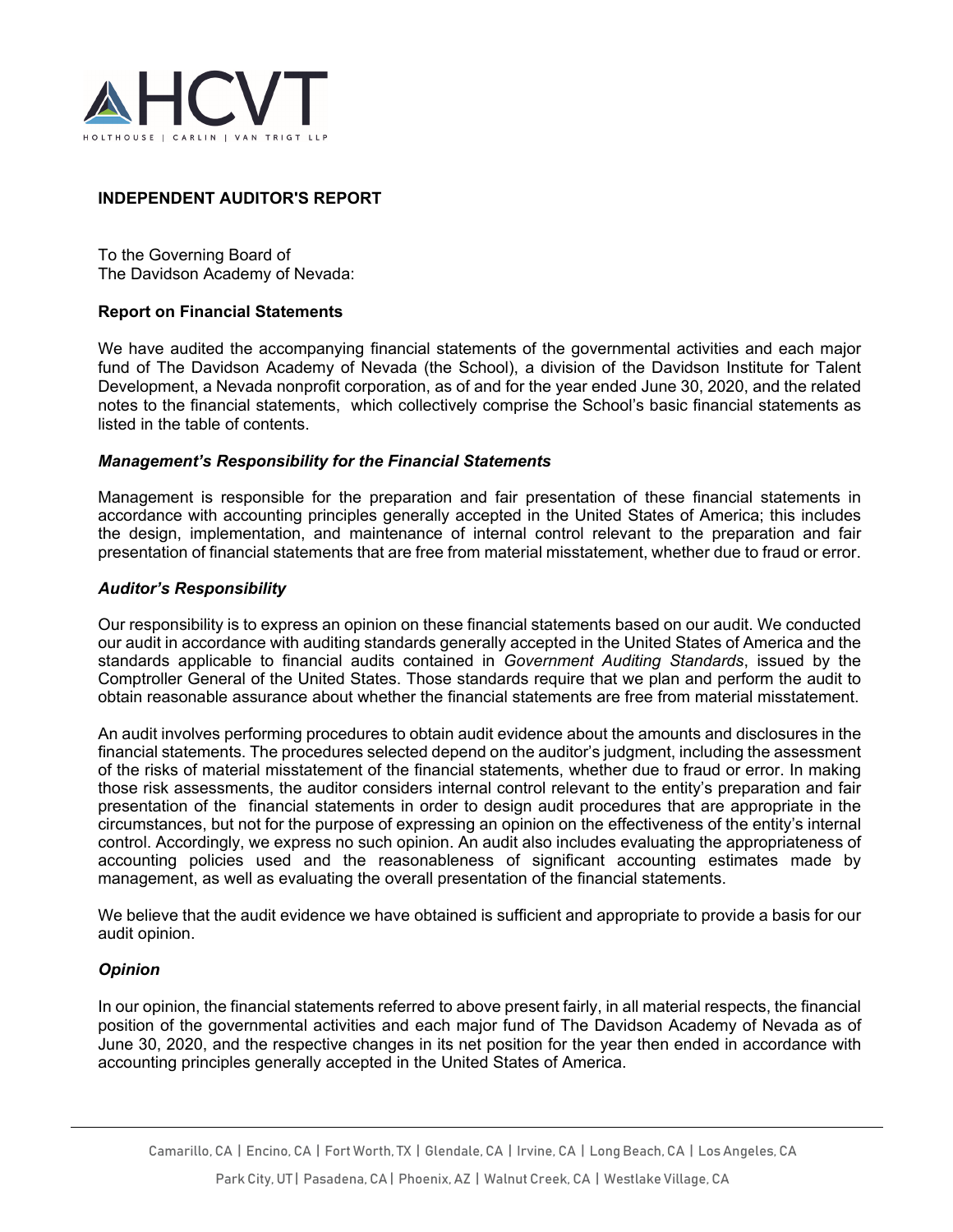

### **Required Supplementary Information**

Accounting principles generally accepted in the United States of America require that the Management Discussion and Analysis on pages 3 through 8 and the Budgetary Comparison Schedule – Statement of Activities Governmental Fund on page 25 be presented to supplement the basic financial statements. Such information, although not a part of the basic financial statements, is required by the Governmental Accounting Standards Board, which considers it to be an essential part of the financial reporting to place the basic financial statements in an appropriate operational, economic, or historical context. Such information is the responsibility of management and was derived from and relates directly to the underlying accounting and other records used to prepare the financial statements. We have applied certain limited procedures to the required supplementary information in accordance with auditing standards generally accepted in the United States of America, which consisted of inquiries of management about the methods of preparing the information and comparing the information for consistency with management's responses to our inquiries, the basic financial statements, and other knowledge we obtained during our audit of the basic financial statements. We do not express an opinion or provide any assurance on the information because the limited procedures do not provide us with sufficient evidence to express an opinion or provide any assurance.

### **Other Reporting Required by** *Government Auditing Standards*

In accordance with *Government Auditing Standards*, we have also issued a report dated September 14, 2020 on our consideration of the School's internal control over financial reporting and on our tests of its compliance with certain provisions of laws, regulations, contracts, grant agreements and other matters. The purpose of that report is to describe the scope of our testing of internal control over financial reporting and compliance and the results of that testing, and not to provide an opinion on the effectiveness of internal control over financial reporting or compliance. That report is an integral part of an audit performed in accordance with *Government Auditing Standards* in considering the School's internal control over financial reporting and compliance.

Holthouse Carlin & Van Trigt LLP

Los Angeles, California September 14, 2020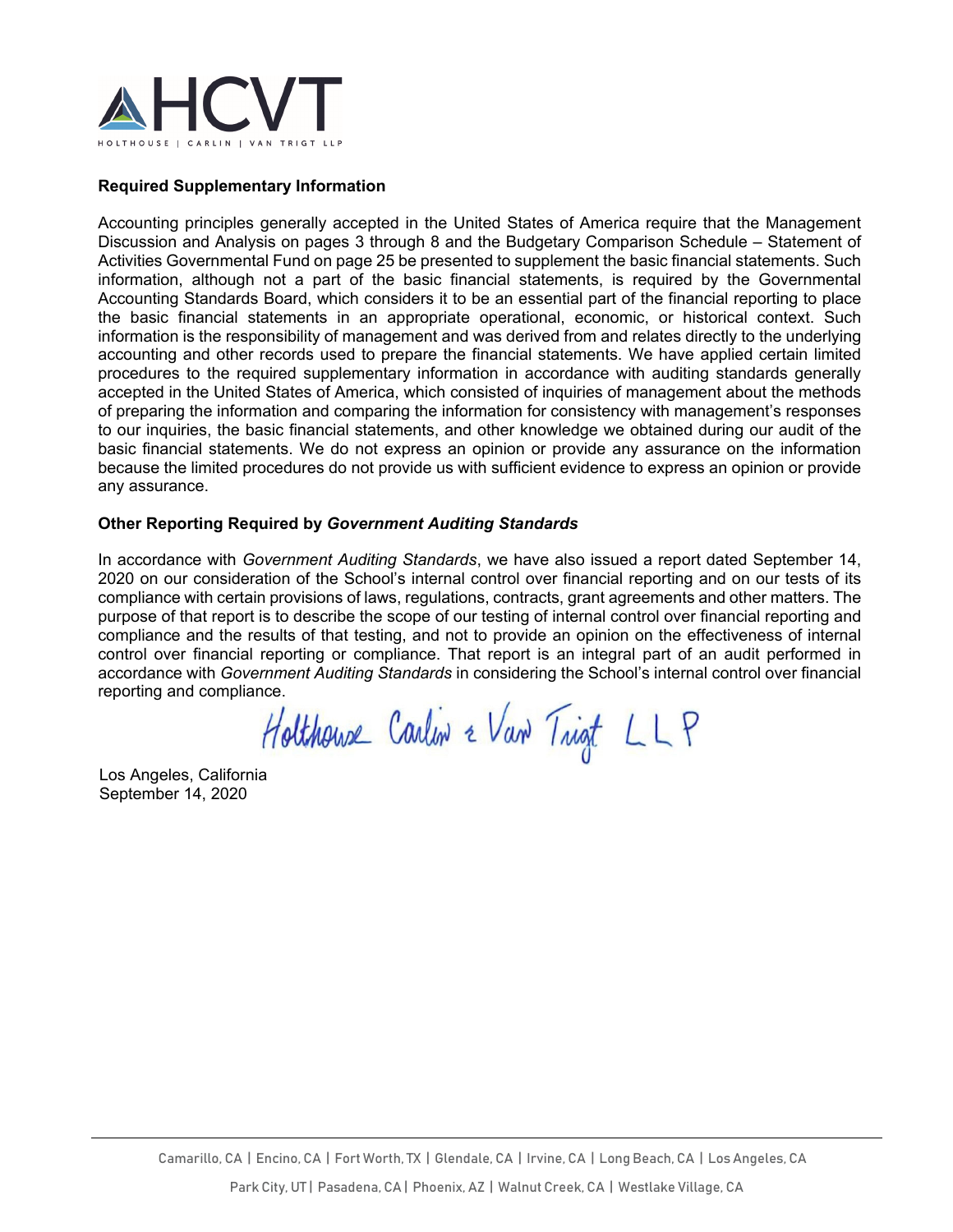(A DIVISION OF THE DAVIDSON INSTITUTE FOR TALENT DEVELOPMENT) MANAGEMENT DISCUSSION AND ANALYSIS JUNE 30, 2020 UNAUDITED – SEE INDEPENDENT AUDITOR'S REPORT

The Davidson Institute for Talent Development (the Institute) is a Nevada nonprofit corporation whose mission is to recognize and support profoundly intelligent young people and to provide opportunities for them to develop their talents. As a result of this mission, the Institute opened a public university school for profoundly gifted students in August 2006, The Davidson Academy of Nevada (the School), a division of the Davidson Institute for Talent Development.

This section of the annual financial report presents our discussion and analysis of the School's financial performance during the fiscal year ended June 30, 2020 and should be read in conjunction with the School's financial statements, which immediately follow this section.

#### **FINANCIAL HIGHLIGHTS**

- In the thirteenth year of operation, 2019-2020, the School had a net position of \$1,429,752, a decrease of \$329,131 from the prior year.
- The Davidsons, founders of the School, provided contributions of \$2,875,000 and were the largest source of operating revenue during the year.
- The School received government funding from the State of Nevada through the Department of Education's Distributive School Account (DSA) of \$1,160,366 during the 2019-2020 operating year.
- Enrollment decreased at the School by 10 students, a 5.3% decrease, compared to the prior year. Total enrollment at the end of the 2019/2020 school year was 135 students at the Reno campus and 44 students enrolled in the Online campus. The Average Daily Enrollment (ADE) count was 142.84 students as reported by the State. The basis used to calculate funding provided by the State of Nevada in 2020 was the Hold Harmless attendance of 158 students.
- The School had no long-term debt as of June 30, 2020.

#### **OVERVIEW OF THE FINANCIAL STATEMENTS**

This discussion and analysis is intended to serve as an introduction to the School's basic financial statements. The School's basic financial statements comprise three components: 1) government-wide financial statements, 2) fund financial statements, and 3) notes to the financial statements. This report also contains other required supplemental information in addition to the basic financial statements.

*Government-Wide Financial Statements* The government-wide financial statements are designed to provide readers with a broad overview of the School's finances, in a manner similar to a private-sector business. The government-wide financial statements consist of a statement of net position (Page 9) and a statement of activities (Page 10).

The statement of net position presents information on what the School owns (assets) and what the School owes (liabilities) to determine the School's net position. The difference between what the School owns and owes, or assets and liabilities, respectively, is called net position. Assets are comprised of three categories: 1) current assets, 2) other noncurrent assets, and 3) capital assets. Current assets are items such as cash and/or items that can easily be converted into cash or have a benefit lasting less than one year. Noncurrent assets include the School's prepaid rent expense for the Jot Travis building at the University of Nevada,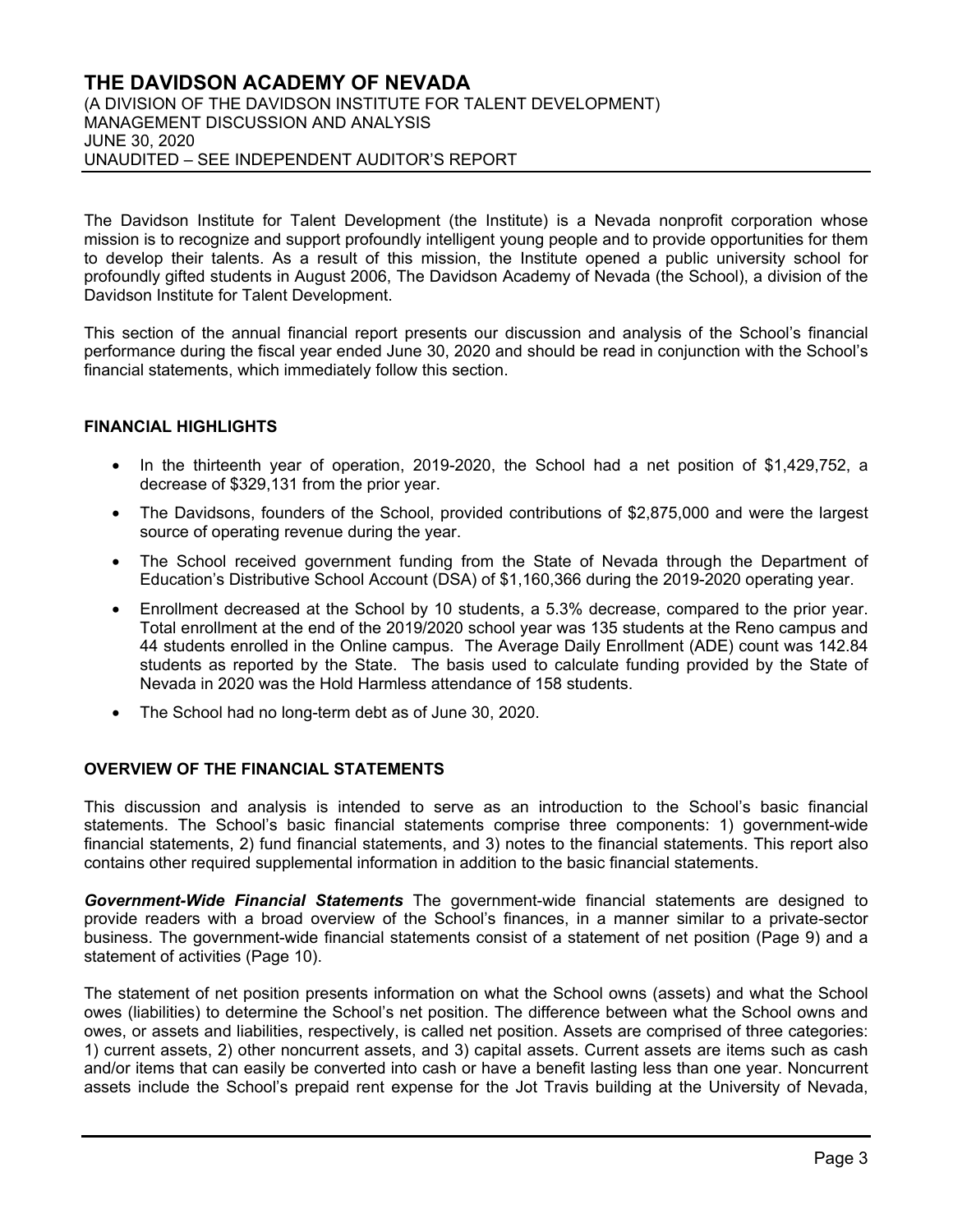(A DIVISION OF THE DAVIDSON INSTITUTE FOR TALENT DEVELOPMENT) MANAGEMENT DISCUSSION AND ANALYSIS JUNE 30, 2020 UNAUDITED – SEE INDEPENDENT AUDITOR'S REPORT

Reno. Capital assets are items such as facilities, property, equipment and other items that are used in operations beyond a single fiscal year. Liabilities are also comprised of two categories: 1) current liabilities, and 2) long-term liabilities. Current liabilities are obligations, notes, or other debt that are payable within the next fiscal year. Long-term liabilities are payable beyond the next fiscal year. Increases or decreases in net position may serve as a useful indicator of whether the financial position of the School is improving or deteriorating.

The statement of activities presents information showing how the School's net position changed during the most recent fiscal year. All changes in net position are reported as soon as the underlying event giving rise to the change occurs, regardless of the timing of related cash flows. Thus, revenues and expenses are reported in this statement for some items that will only result in cash flows in future fiscal periods (e.g., earned but unused compensated absences such as accrued vacation).

The government-wide financial statements outline functions of the School that are partially supported by the State of Nevada per-pupil DSA funding. The governmental activities of the School include instruction, support services, operation and maintenance of the facility.

*Fund Financial Statements* A fund is a group of related accounts that is used to maintain control over resources that have been segregated for specific activities or objectives. The School uses fund accounting to ensure and demonstrate compliance with finance-related legal requirements. Contributions from the Davidson's are the School's largest source of funding and totaled \$2,875,000 for the fiscal year ended June 30, 2020, and are included in donations in the accompanying statement of activities. The School also received \$1,160,366 in governmental funds from the State of Nevada during the fiscal year ended June 30, 2020.

*Governmental Funds* Governmental funds are used to account for essentially the same functions reported as government activities in the governmental-wide financial statements. However, unlike the governmentwide financial statements, governmental fund financial statements focus on near-term inflows of spendable resources, as well as on balances of spendable resources available at the end of the fiscal year. Such information may be useful in evaluating the School's near-term financing requirements.

Because the focus of governmental funds is narrower than that of the government-wide financial statements, it is useful to compare the information presented for governmental funds with similar information presented for governmental activities in the government-wide financial statements. By doing so, readers may better understand the long-term impact of the School's near-term financing decisions. Both the governmental fund balance sheet and the governmental fund statement of revenue, expenditures, and changes in fund balance provide a reconciliation to facilitate this comparison between governmental funds and governmental activities. These reconciliations are on pages 12 and 14, respectively.

Information is presented separately in the governmental fund balance sheet and in the governmental fund statement of revenues, expenditures, and changes in fund balance for the general fund, which is considered to be a major fund. The basic governmental fund financial statements can be found on pages 11 through 14 of this report.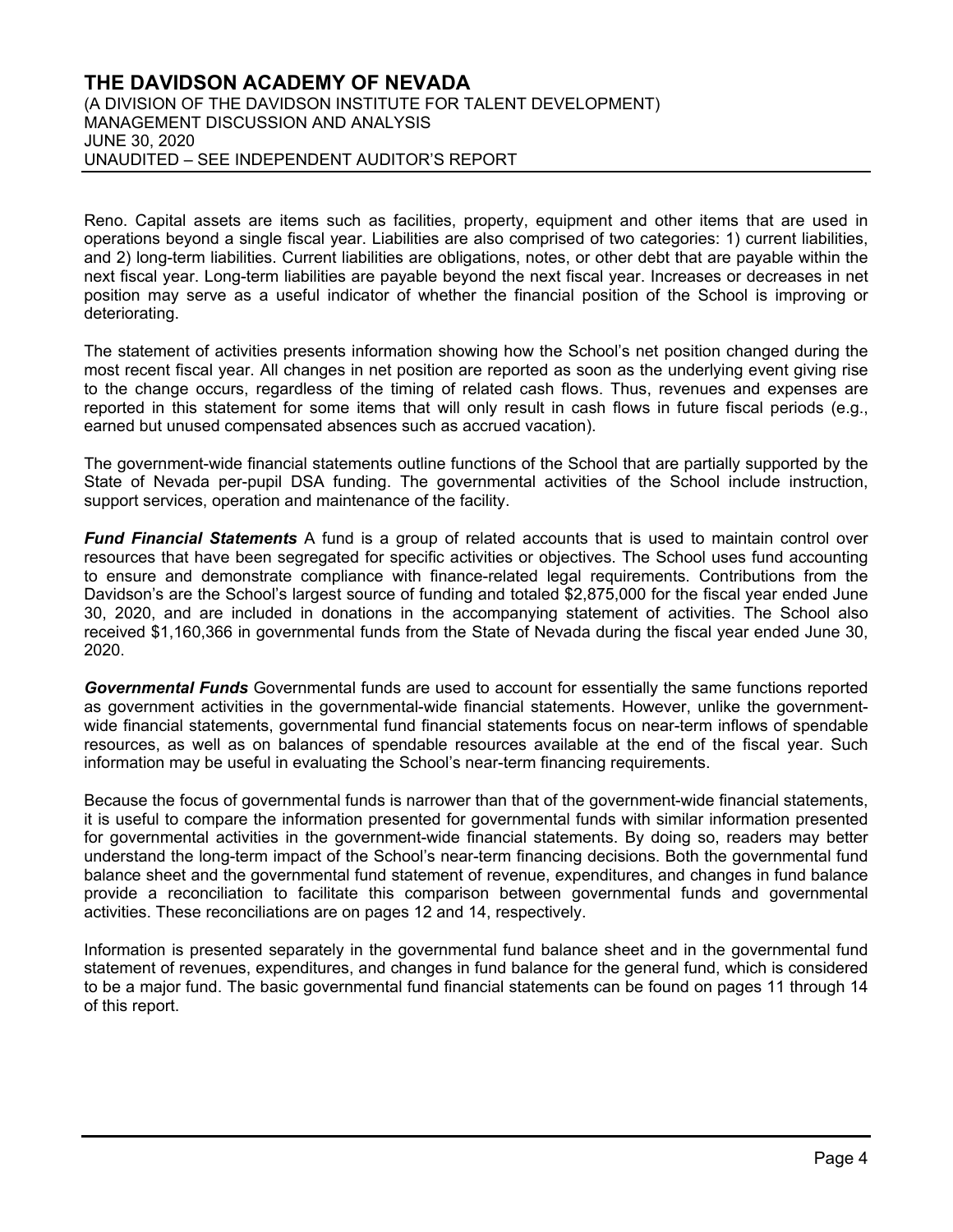### **THE DAVIDSON ACADEMY OF NEVADA**  (A DIVISION OF THE DAVIDSON INSTITUTE FOR TALENT DEVELOPMENT) MANAGEMENT DISCUSSION AND ANALYSIS JUNE 30, 2020 UNAUDITED – SEE INDEPENDENT AUDITOR'S REPORT

*Student Activities Fund* The student activities fund is used to account for funds raised and earned by the various clubs and activities that are part of the School. Net assets held in this fund are restricted to student activities.

*Notes to Financial Statements* The notes provide additional information that is essential to a full understanding of the data provided in the government-wide and fund financial statements. The notes to the financial statements can be found starting on page 16.

**Other Information** In addition to the basic financial statements and accompanying notes, this report also presents certain required supplemental information concerning the School's budget process. The School adopts an annual budget and a budgetary comparison to actual results is included in the supplemental information section of this report on page 25.

### **GOVERNMENT-WIDE FINANCIAL ANALYSIS**

Net position may serve as a useful indicator of a government's financial position. In the case of the School, assets exceeded liabilities by \$1,429,752 as of June 30, 2020.

The largest portion of the School's net position consists of prepaid rent which is included in current, other assets and noncurrent assets in the accompanying information below. The following presents a summary of the School's net position for the fiscal years ended June 30, 2020 and 2019:

|                                                       | As of<br>June 30, 2020   | As of<br>June 30, 2019 |                   |  |
|-------------------------------------------------------|--------------------------|------------------------|-------------------|--|
| Current and other assets                              | \$<br>387,046            | \$                     | 398,610           |  |
| Prepaid rent, noncurrent                              | 1,177,010                |                        | 1,373,178         |  |
| Capital assets, net                                   | 171,879                  |                        | 199,630           |  |
| <b>Total assets</b>                                   | \$<br>1,735,935          | \$                     | 1,971,418         |  |
| <b>Current liabilities</b><br>Non-current liabilities | \$<br>127,918<br>178,265 | \$                     | 53,642<br>158,893 |  |
| <b>Total liabilities</b>                              | \$<br>306,183            | \$                     | 212,535           |  |
| Net position                                          |                          |                        |                   |  |
| Net investment in capital assets                      | \$<br>171,879            | \$                     | 199,630           |  |
| Restricted                                            | 1,403,595                |                        | 1,629,450         |  |
| Unrestricted                                          | (145, 722)               |                        | (70, 197)         |  |
| <b>Total net position</b>                             | \$<br>1,429,752          | \$                     | 1,758,883         |  |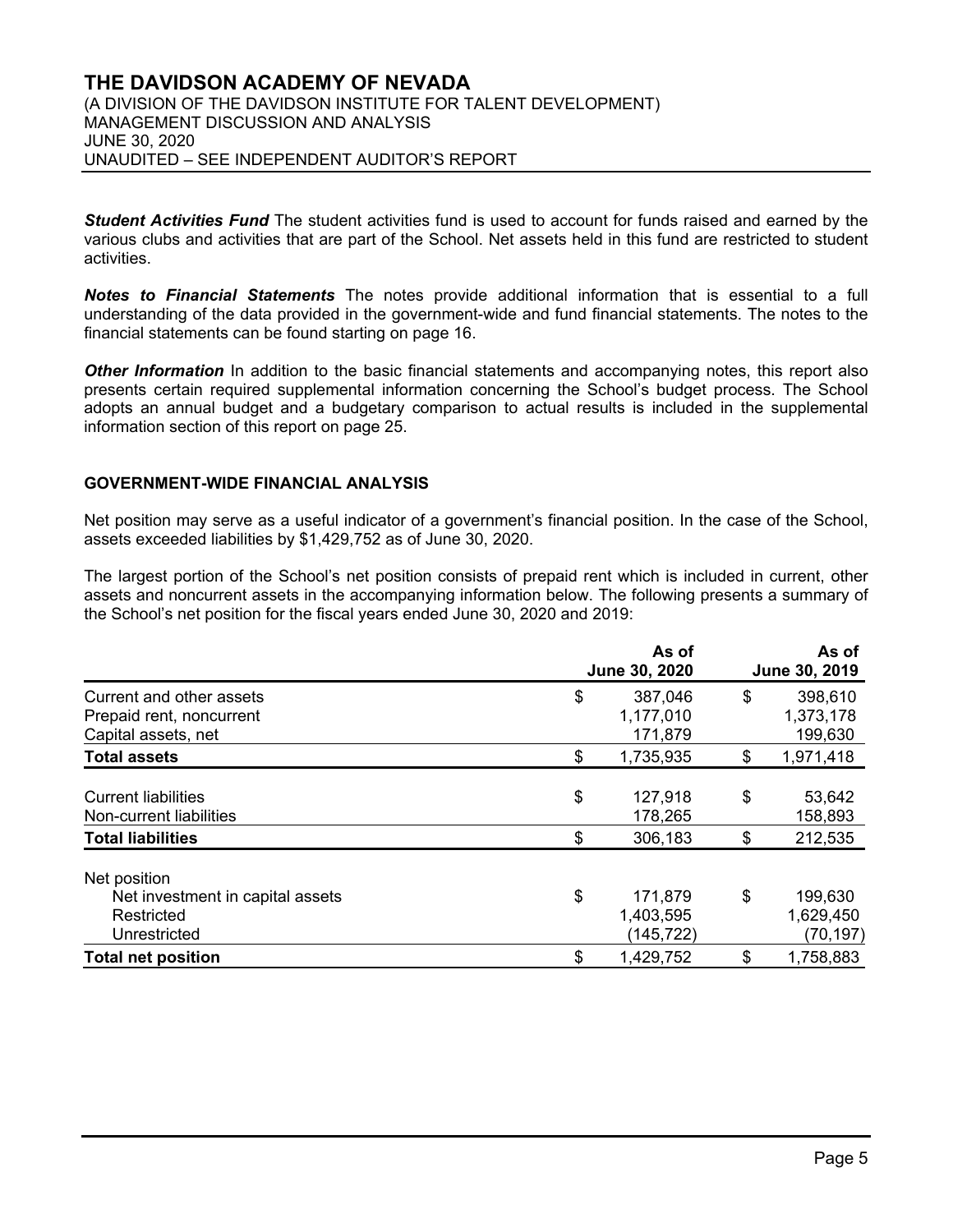(A DIVISION OF THE DAVIDSON INSTITUTE FOR TALENT DEVELOPMENT) MANAGEMENT DISCUSSION AND ANALYSIS JUNE 30, 2020 UNAUDITED – SEE INDEPENDENT AUDITOR'S REPORT

*Change in Net Position* The School's total revenues for the fiscal year ended June 30, 2020 were \$4,402,226. The total costs of all programs and services were \$4,731,357. The following is a summary of the changes in net position for the fiscal years ended June 30, 2020 and 2019:

|                                                | <b>Fiscal</b><br><b>Year Ended</b> | <b>Fiscal</b><br><b>Year Ended</b> |           |  |
|------------------------------------------------|------------------------------------|------------------------------------|-----------|--|
|                                                | June 30, 2020                      | June 30, 2019                      |           |  |
| Revenues                                       |                                    |                                    |           |  |
| General revenues                               |                                    |                                    |           |  |
| Unrestricted donations                         | \$<br>2,954,585                    | \$                                 | 2,952,359 |  |
| State funding - Nevada                         | 1,156,550                          |                                    | 1,126,140 |  |
| Academy Online tuition                         | 262,183                            |                                    | 202,107   |  |
| <b>Restricted donations</b>                    | 25,092                             |                                    | 45,725    |  |
| State funding - prior year                     | 2,418                              |                                    | 1,064     |  |
| State funding - GATE and supplies funding      | 1,398                              |                                    | 6,635     |  |
| <b>Total revenues</b>                          | 4,402,226                          |                                    | 4,334,030 |  |
| <b>Expenses</b>                                |                                    |                                    |           |  |
| Regular instruction                            | 484,011                            |                                    | 529,708   |  |
| Regular instruction – salaries and benefits    | 1,977,079                          |                                    | 1,762,033 |  |
| General administration                         | 495,023                            |                                    | 485,578   |  |
| General administration – salaries and benefits | 1,528,365                          |                                    | 1,388,720 |  |
| <b>Facilities</b>                              | 205,171                            |                                    | 205,673   |  |
| Depreciation and amortization                  | 41,708                             |                                    | 29,814    |  |
| <b>Total expenses</b>                          | 4,731,357                          |                                    | 4,401,526 |  |
| Change in net position                         | \$<br>(329, 131)                   | \$                                 | (67, 496) |  |

Included in expenses is (i) the amortization of the prepaid rent use of the School's facility totaling \$196,168 and (ii) depreciation and amortization of \$41,708. These non-cash expenses result in a negative impact of \$237,876 on net position. The following are significant current year transactions that had an impact on the Statement of Net Position.

- The School had a 5.3% decrease in student population with the loss of 21 students at the Reno campus and addition of 11 students enrolled in the Online campus. DSA funding was not based on actual Average Daily Enrollment (ADE) of 142.84 students. Instead DSA funding for 2020 was based upon a hold harmless rate of 158 students from 2019 enrollment.
- Instruction salaries increased by approximately \$18,000 due to wage increases and by \$173,000 due to the addition of 3 new instruction positions for the Reno and Online campus. Non-instruction related salaries, which are included in general administration salaries in the statement of activities, increased by approximately \$82,000 due to the addition of two positions at the Reno campus and wage increases for staff employed in assessment, guidance, curriculum design, administration, public relations, accounting, security, and safety.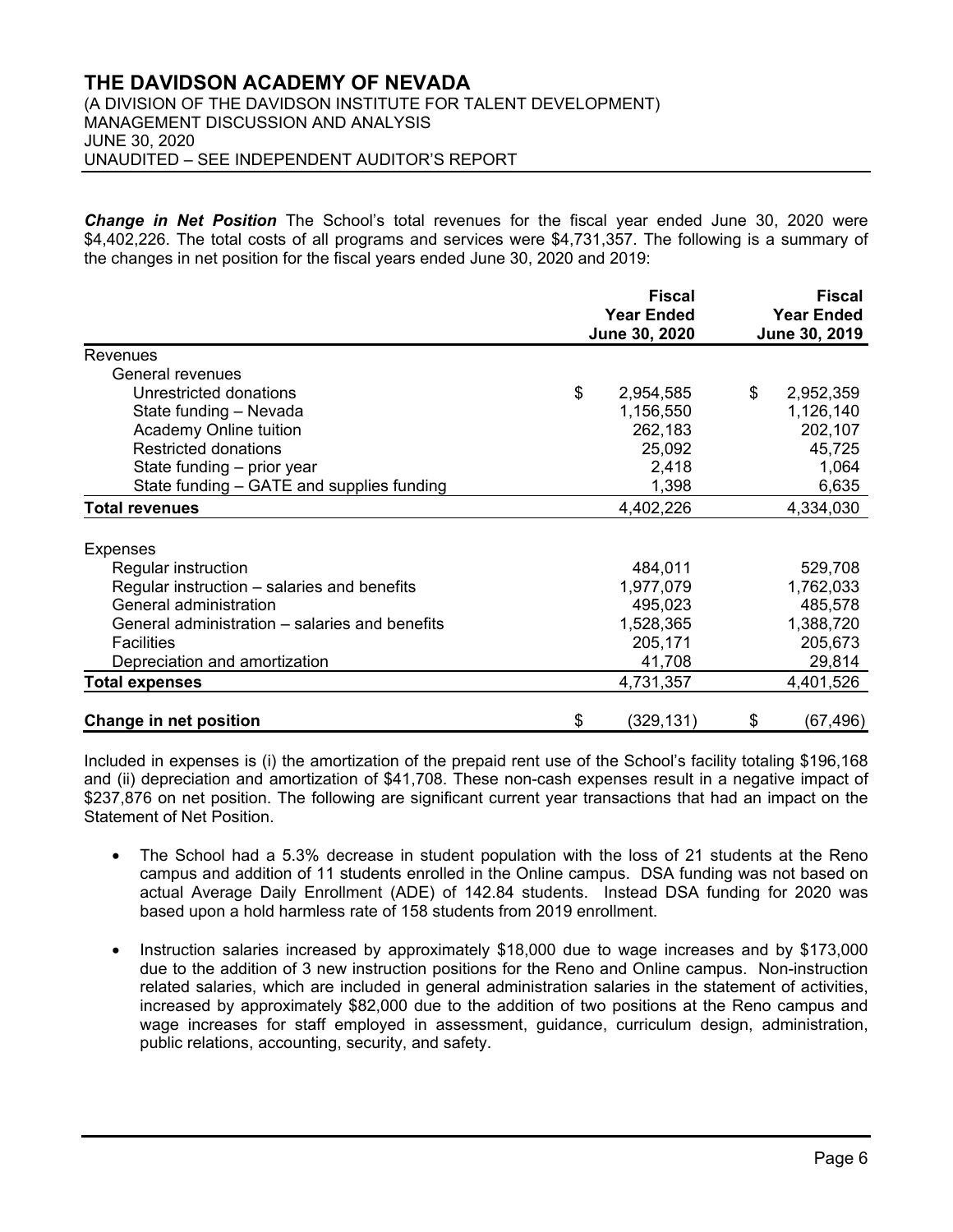### **THE DAVIDSON ACADEMY OF NEVADA**  (A DIVISION OF THE DAVIDSON INSTITUTE FOR TALENT DEVELOPMENT) MANAGEMENT DISCUSSION AND ANALYSIS JUNE 30, 2020 UNAUDITED – SEE INDEPENDENT AUDITOR'S REPORT

### **FINANCIAL ANALYSIS OF THE SCHOOL'S FUNDS**

As noted earlier, the School uses fund accounting to comply with finance-related legal requirements.

*Governmental Funds* The reporting of the School's governmental funds is to provide information on nearterm inflows, outflows, and balances of spendable resources. Such information is useful in assessing the School's financing requirements. In particular, unreserved fund balance may serve as a useful measure of the School's net resources available for spending at the end of the fiscal year.

The financial performance of the School as a whole is reflected in its governmental funds. As the School completed the year on June 30, 2020, its governmental funds reported a total unreserved fund balance of \$32,543.

#### **BUDGETARY HIGHLIGHTS**

State of Nevada funding was within 3.25% of the budgeted amount. In terms of expenditures, actual salaries and employee benefits expenses were 3.9% lower than budgeted. The actual expenditure for Group Health insurance was 16% lower than the budgeted amount due to fewer claims for 2019/2020 and a lower than anticipated negotiated premium increase. Overall expenditures were 8% lower than budget. This is largely attributed to mandatory COVID-19 closures that restricted operations. Student testing, travel for competition related events, and public relation conferences were all impacted.

A schedule showing the original and final budget amounts compared to the School's actual financial activity is provided on page 25 as required supplementary information.

#### **CAPITAL ASSETS AND DEBT ADMINISTRATION**

*Capital Assets* As of June 30, 2020, the School had invested \$171,879 in net capital assets, including classroom equipment, computers, furniture, and leasehold improvements. The School incurred \$41,708 of depreciation expense during the year. This depreciation amount represents an increase of \$11,894 from the prior year. Depreciation and amortization expense is calculated on a straight-line basis over the estimated economic useful lives of the assets and amortization expense over the lesser of the life of the lease or the leasehold improvements. Additional information on capital assets can be found in the notes to financial statements starting on page 20.

Capital assets are not reported in the governmental funds financial statements because they are not current financial resources, but they are reported in the statement of net position.

The School had no long-term obligations financed by a financial institution as of June 30, 2020.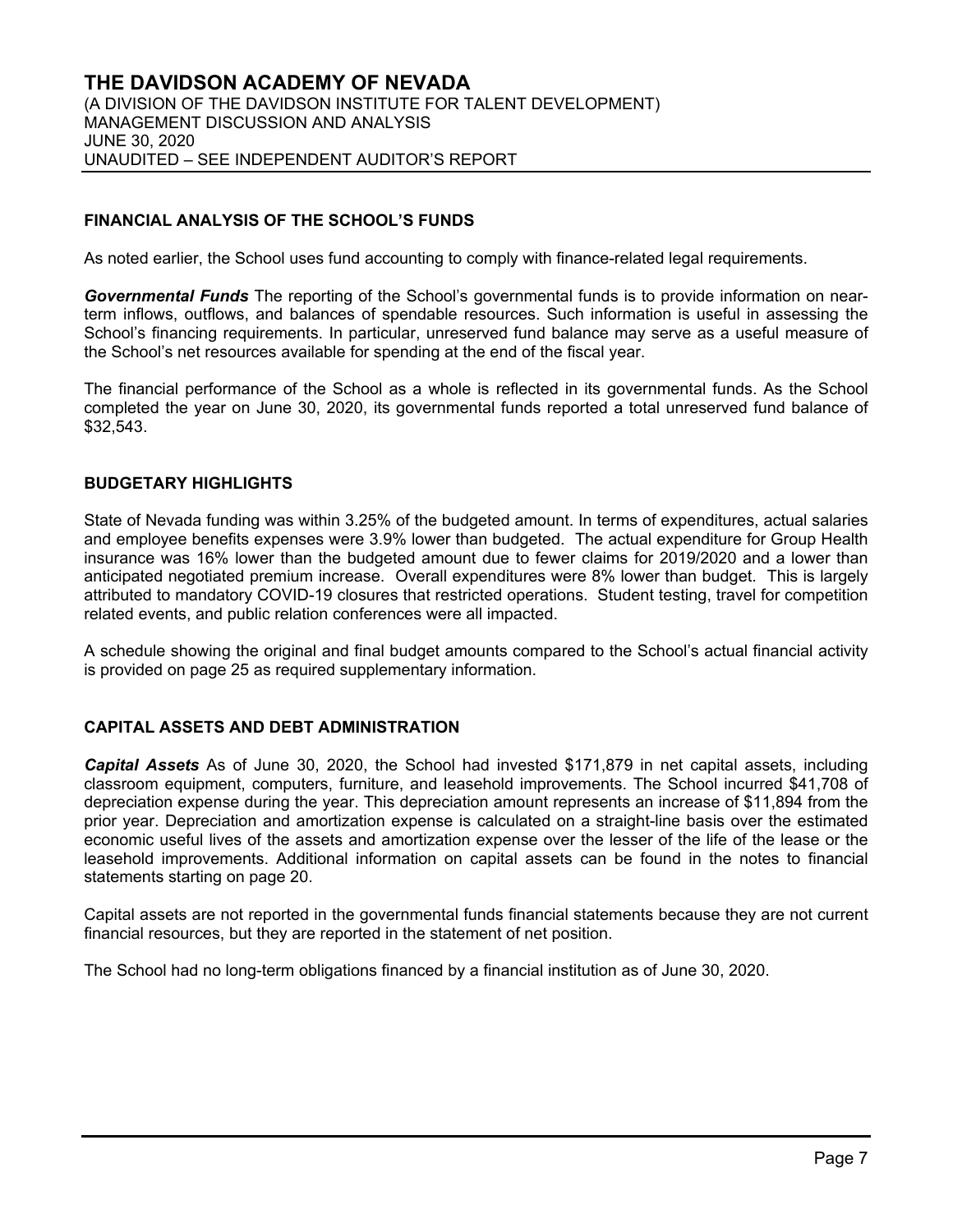### **THE DAVIDSON ACADEMY OF NEVADA**  (A DIVISION OF THE DAVIDSON INSTITUTE FOR TALENT DEVELOPMENT) MANAGEMENT DISCUSSION AND ANALYSIS JUNE 30, 2020 UNAUDITED – SEE INDEPENDENT AUDITOR'S REPORT

### **ECONOMIC FACTORS AND NEXT YEAR'S BUDGET AND RATES**

In the 2007 session of the Nevada Legislature, legislation was passed that provides for DSA funding to the School from the State of Nevada on a per-student basis. The School estimates annual student enrollment based on the number of students expected to continue in the School and new students accepted (based on applications received and approved) and indicating their intent to attend. The amount of per-student DSA funding is determined by the average daily student enrollment reported by the School to the State of Nevada Department of Education (Nevada DOE), which is reported daily and paid to the School on a quarterly basis.

The School estimates a 20%-25% increase in enrollment over the next year (2020-2021) and an estimated increase in approved expenses of 10%-15% due to the continued expansion of the Online campus, IT additions and upgrades, and overall increase in wages, benefits, and operating costs.

#### **REQUESTS FOR INFORMATION**

This report is designed to provide an overview of the School's finances for those with an interest in this area. Questions concerning any of the information found in this report or requests for additional information should be directed to the Vice President, Finance & Administration, The Davidson Academy, 9665 Gateway Drive, Suite B, Reno, NV 89521.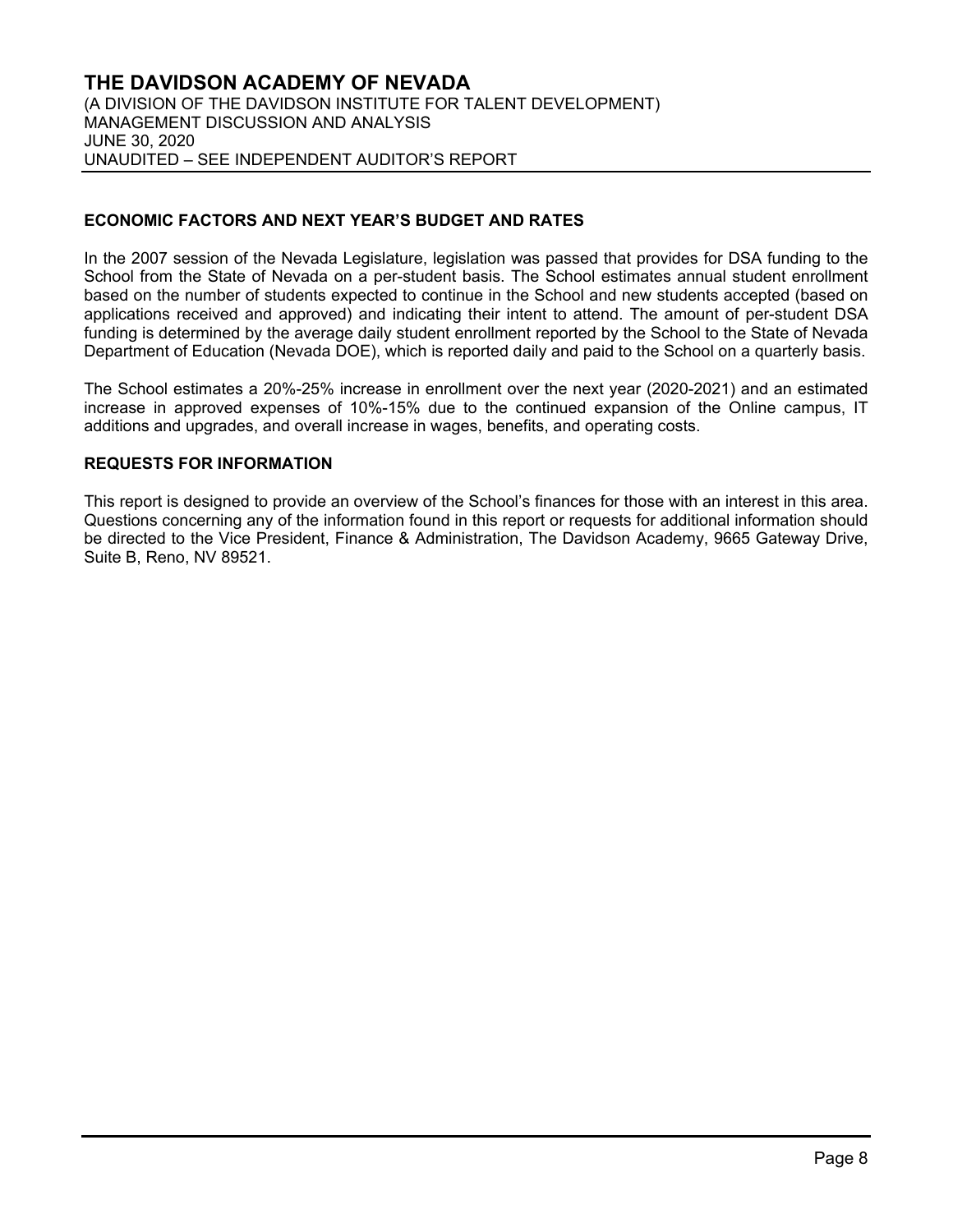(A DIVISION OF THE DAVIDSON INSTITUTE FOR TALENT DEVELOPMENT) STATEMENT OF NET POSITION

| AS OF JUNE 30,                                  | 2020          |
|-------------------------------------------------|---------------|
| <b>Assets</b>                                   |               |
| <b>Current assets</b>                           |               |
| Cash                                            | \$<br>174,244 |
| Accounts receivable                             | 1,376         |
| Prepaid expenses and current portion            |               |
| of prepaid rent                                 | 211,426       |
| <b>Total current assets</b>                     | 387,046       |
| Prepaid rent, net of current portion            | 1,177,010     |
|                                                 |               |
| Capital assets, net of accumulated depreciation |               |
| and amortization of \$445,830                   |               |
| Office furniture and equipment                  | 1,529         |
| Computer equipment                              | 113,703       |
| Leasehold improvements                          | 56,647        |
| Net capital assets                              | 171,879       |
| <b>Total assets</b>                             | \$1,735,935   |
|                                                 |               |
| <b>Liabilities and Net Position</b>             |               |
| <b>Current liabilities</b>                      |               |
| Accounts payable and accrued liabilities        | \$<br>29,001  |
| Deferred tuition revenue                        | 98,917        |
| <b>Total current liabilities</b>                | 127,918       |
|                                                 |               |
| <b>Noncurrent liabilities</b>                   |               |
| Compensated absences, noncurrent                | 178,265       |
| <b>Total noncurrent liabilities</b>             | 178,265       |
| <b>Total liabilities</b>                        | \$<br>306,183 |
|                                                 |               |
| Net position                                    |               |
| Invested in capital assets                      | \$<br>171,879 |
| Restricted                                      | 1,403,595     |
| Unrestricted                                    | (145, 722)    |
| <b>Total net position</b>                       | \$1,429,752   |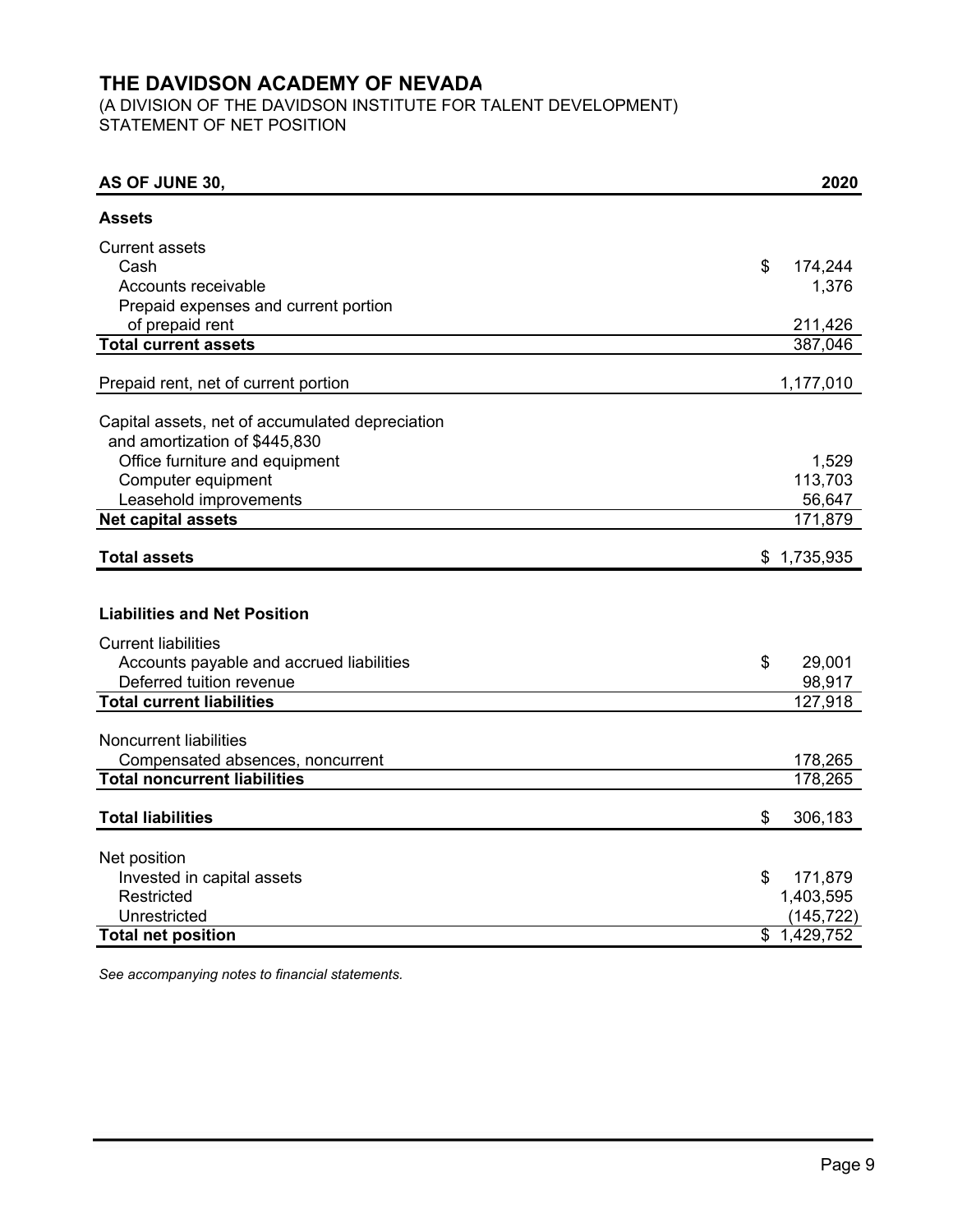(A DIVISION OF THE DAVIDSON INSTITUTE FOR TALENT DEVELOPMENT) STATEMENT OF ACTIVITIES

|                                                | Program |                 |                          |    |              |  |
|------------------------------------------------|---------|-----------------|--------------------------|----|--------------|--|
| FOR THE YEAR ENDED JUNE 30, 2020               |         | <b>Expenses</b> | <b>Revenues</b>          |    | <b>Total</b> |  |
| <b>Function/Program</b>                        |         |                 |                          |    |              |  |
| <b>Governmental activities</b>                 |         |                 |                          |    |              |  |
| Instruction                                    |         |                 |                          |    |              |  |
| Regular instruction                            | \$      | 484,011         | \$                       | \$ | 484,011      |  |
| Regular instruction - salaries and benefits    |         | 1,977,079       |                          |    | 1,977,079    |  |
| <b>Total instruction</b>                       |         | 2,461,090       |                          |    | 2,461,090    |  |
|                                                |         |                 |                          |    |              |  |
| Support<br>General administration              |         | 495,023         |                          |    | 495,023      |  |
| General administration - salaries and benefits |         | 1,528,365       |                          |    | 1,528,365    |  |
| <b>Facilities</b>                              |         | 205,171         |                          |    | 205,171      |  |
| Depreciation and amortization                  |         | 41,708          |                          |    | 41,708       |  |
| <b>Total support</b>                           |         | 2,270,267       | $\overline{\phantom{0}}$ |    | 2,270,267    |  |
|                                                |         |                 |                          |    |              |  |
| <b>Total governmental activities</b>           | \$      | 4,731,357       | \$                       | \$ | 4,731,357    |  |
| <b>General revenues</b>                        |         |                 |                          |    |              |  |
| Donations, restricted and unrestricted         |         |                 |                          |    | 2,979,677    |  |
| State funding                                  |         |                 |                          |    | 1,156,550    |  |
| Online campus tuition, net of financial aid    |         |                 |                          |    |              |  |
| and scholarships totaling \$115,400            |         |                 |                          |    | 262,183      |  |
| State funding - GATE and supplies funding      |         |                 |                          |    | 1,398        |  |
| State funding - Nevada prior year              |         |                 |                          |    | 2,418        |  |
| <b>Total general revenues</b>                  |         |                 |                          |    | 4,402,226    |  |
|                                                |         |                 |                          |    |              |  |
| Change in net position                         |         |                 |                          |    | (329, 131)   |  |
| Net position - beginning of year               |         |                 |                          |    | 1,758,883    |  |
| Net position - end of year                     |         |                 |                          | \$ | 1,429,752    |  |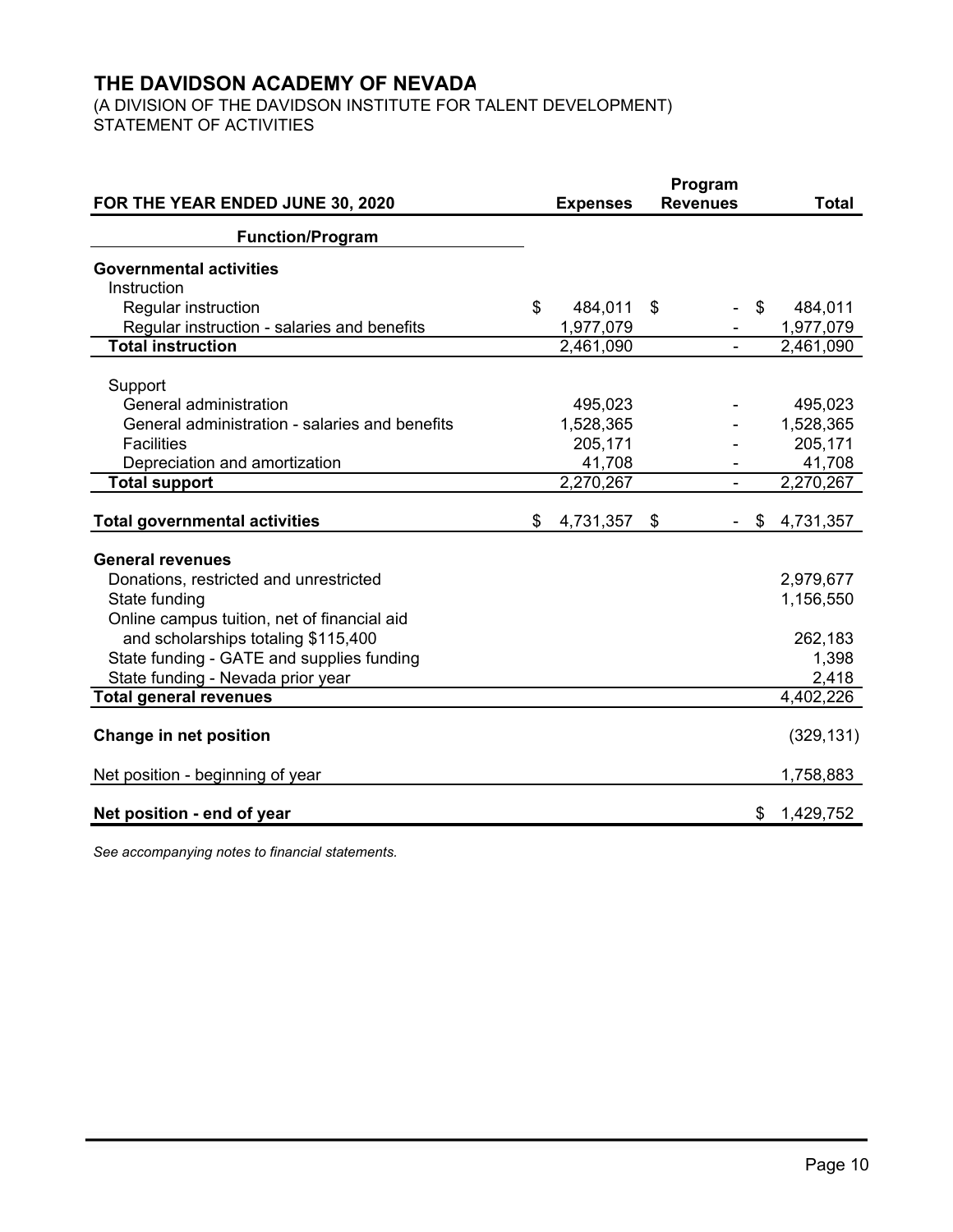(A DIVISION OF THE DAVIDSON INSTITUTE FOR TALENT DEVELOPMENT) BALANCE SHEET - GOVERNMENTAL FUND

| AS OF JUNE 30, 2020                       |    | <b>General Fund</b> |
|-------------------------------------------|----|---------------------|
| <b>Assets</b>                             |    |                     |
| <b>Current Assets</b>                     |    |                     |
| Cash                                      | \$ | 174,244             |
| Accounts receivable                       |    | 1,376               |
| Prepaid expenses                          |    | 15,258              |
| <b>Total current assets</b>               |    | 190,878             |
| <b>Total assets</b>                       | \$ | 190,878             |
|                                           |    |                     |
| <b>Liabilities and Fund Balance</b>       |    |                     |
| Liabilities                               |    |                     |
| Accounts payable and accrued liabilities  | \$ | 29,001              |
| Deferred tuition revenue                  |    | 98,917              |
| <b>Total liabilities</b>                  |    | 127,918             |
| Fund balance                              |    |                     |
| Fund balance reserved for restricted use  |    | 30,417              |
| Fund balance unreserved and undesignated  |    | 32,543              |
| <b>Total fund balance</b>                 |    | 62,960              |
|                                           |    |                     |
| <b>Total liabilities and fund balance</b> | \$ | 190,878             |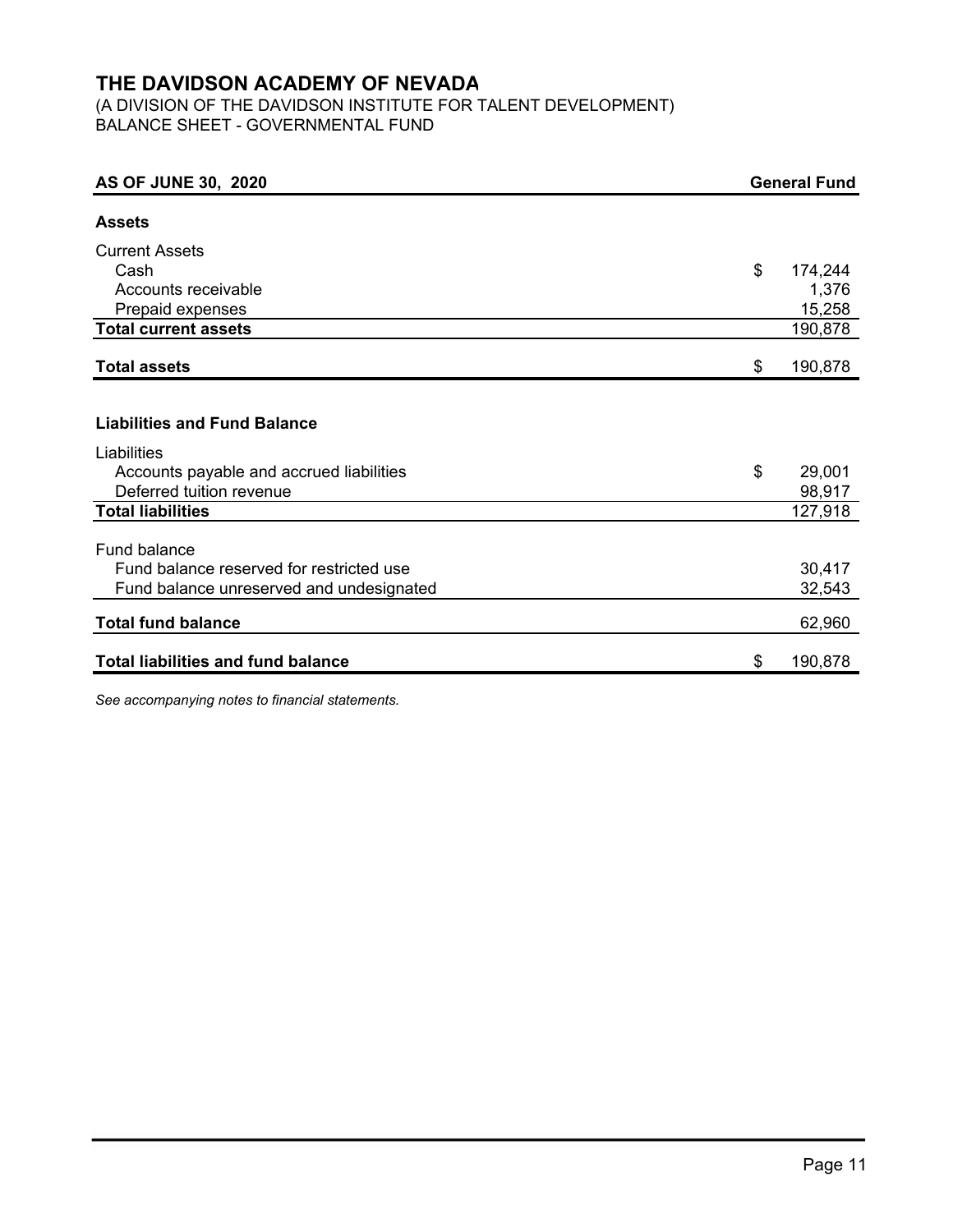(A DIVISION OF THE DAVIDSON INSTITUTE FOR TALENT DEVELOPMENT) RECONCILIATION OF THE BALANCE SHEET - GOVERNMENTAL FUND TO THE STATEMENT OF NET POSITION

| AS OF JUNE 30, 2020                                                                                                                                            |   | <b>General Fund</b> |
|----------------------------------------------------------------------------------------------------------------------------------------------------------------|---|---------------------|
| Total fund balance - total governmental fund                                                                                                                   | S | 62,960              |
| Capital assets, net of accumulated depreciation, used in governmental<br>activities are not financial resources and therefore are not reported in the<br>fund. |   | 171,879             |
| Prepaid rent is not readily available for use and therefore is not reported in<br>the fund (Note 3).                                                           |   | 1,373,178           |
| Nonncurrent compensated absences are not due and payable in the current<br>period and therefore are not reported in the fund (Note 7).                         |   | (178,265)           |
| Net position of governmental activities - governmental fund                                                                                                    |   | \$1.429.752         |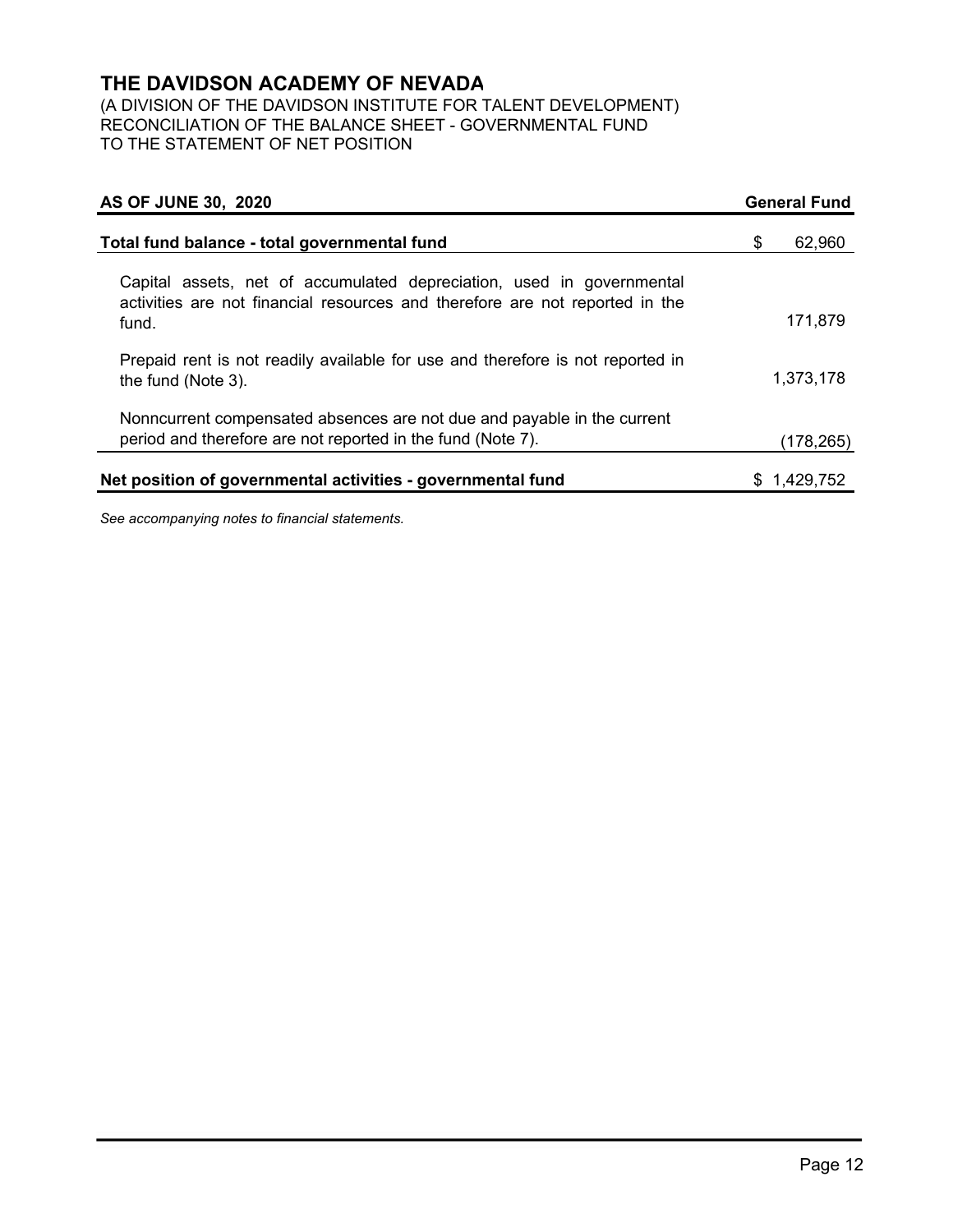(A DIVISION OF THE DAVIDSON INSTITUTE FOR TALENT DEVELOPMENT) STATEMENT OF REVENUES, EXPENDITURES AND CHANGES IN FUND BALANCE - GOVERNMENTAL FUND

| AS OF JUNE 30, 2020                         | <b>General Fund</b> |
|---------------------------------------------|---------------------|
|                                             |                     |
| <b>Revenues</b>                             |                     |
| Donations, restricted and unrestricted      | \$<br>2,979,677     |
| State sources - Nevada                      | 1,156,550           |
| Online campus tuition, net of financial aid |                     |
| and scholarships totaling \$115,400         | 262,183             |
| State funding - GATE and supplies funding   | 1,398               |
| State funding - DSA prior year adjustment   | 2,418               |
| <b>Total revenues</b>                       | 4,402,226           |
|                                             |                     |
| <b>Expenditures</b>                         |                     |
| Instruction                                 |                     |
| Regular instruction                         | 484,011             |
| Regular instruction - salaries and benefits | 1,966,153           |
| <b>Total instruction</b>                    | 2,450,164           |
| Support services                            |                     |
| General administration                      | 495,023             |
| General administration - salaries benefits  | 1,519,919           |
| Equipment purchases                         | 13,957              |
| <b>Facilities</b>                           | 9,003               |
| <b>Total support service</b>                | 2,037,902           |
|                                             |                     |
| <b>Total expenditures</b>                   | 4,488,066           |
|                                             |                     |
| Change in fund balance                      | (85, 840)           |
| Fund balance - beginning of year            | 148,800             |
| Fund balance - end of year                  | \$<br>62,960        |
|                                             |                     |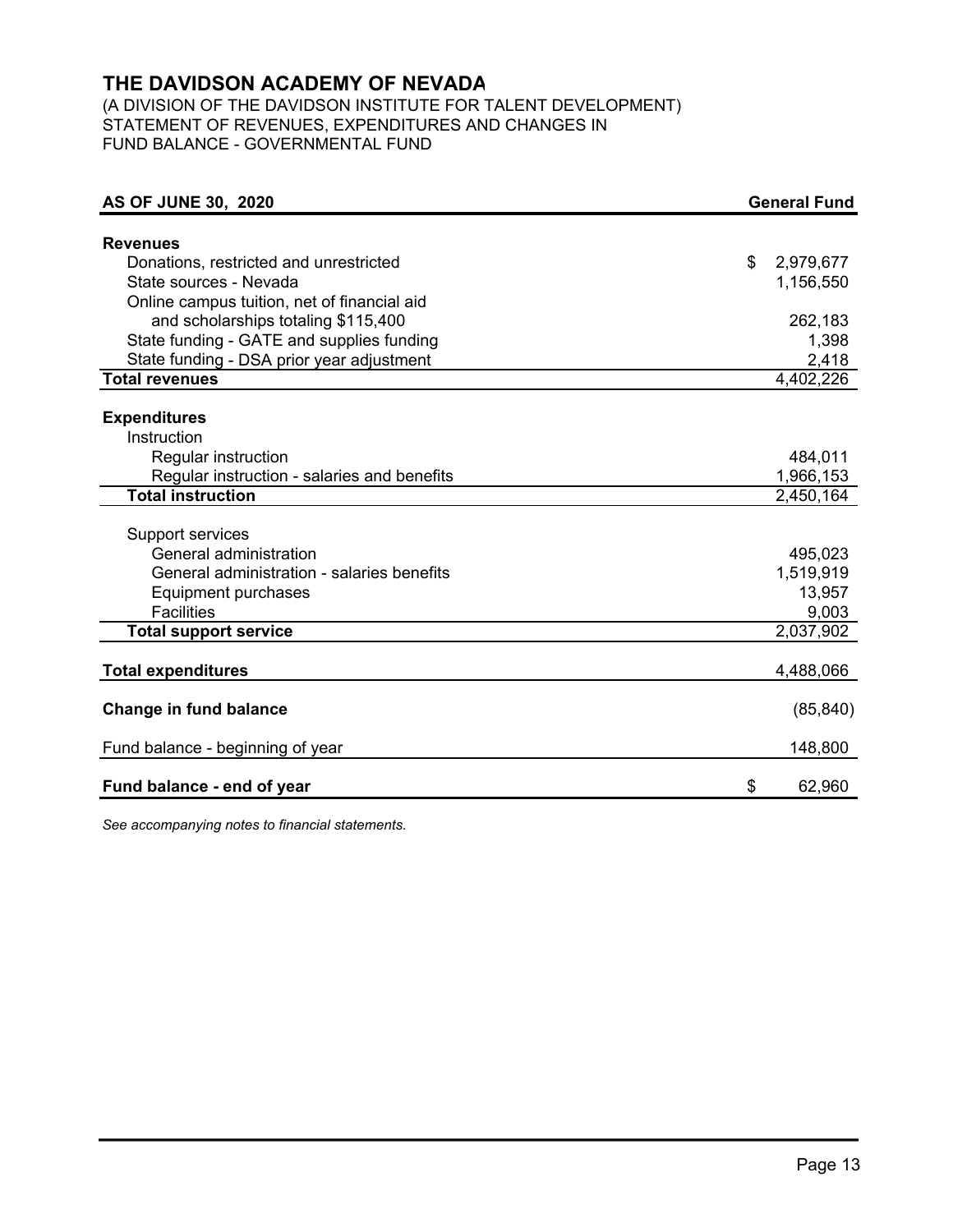(A DIVISION OF THE DAVIDSON INSTITUTE FOR TALENT DEVELOPMENT) RECONCILIATION OF THE STATEMENT OF REVENUES, EXPENDITURES AND CHANGES IN FUND BALANCE - GOVERNMENTAL FUND TO THE STATEMENT OF ACTIVITIES

| AS OF JUNE 30, 2020                                                                                                                                                                                                                                                                                           | <b>General Fund</b> |
|---------------------------------------------------------------------------------------------------------------------------------------------------------------------------------------------------------------------------------------------------------------------------------------------------------------|---------------------|
| Total change in fund balance - governmental fund                                                                                                                                                                                                                                                              | \$<br>(85, 840)     |
| Amounts reported for <i>governmental activities</i> in the statement of net assets<br>are different because:                                                                                                                                                                                                  |                     |
| Capital outlays to purchase capital assets are reported in governmental<br>funds as expenditures. However, for <i>governmental activities</i> those costs are<br>shown in the statement of net assets and allocated over their useful lives as<br>annual depreciation expense in the statement of activities. |                     |
| Capital outlays during fiscal 2020<br>Less: depreciation expense                                                                                                                                                                                                                                              | 13,957<br>(41,708)  |
| Net expenditures for capital assets                                                                                                                                                                                                                                                                           | (27,751)            |
| Certain items reported in the statement of activities, including amortization of<br>prepaid rent, do not require the use of current financial resources and<br>therefore are not reported as expenditures in the governmental fund.                                                                           | (196,168)           |
| Certain liabilities, including noncurrent compensated absences, do not<br>require the use of current financial resources and therefore are not reported<br>as expenditures in the governmental fund.                                                                                                          | (19, 372)           |
| Change in net position of governmental activities - governmental fund                                                                                                                                                                                                                                         | \$<br>(329, 131)    |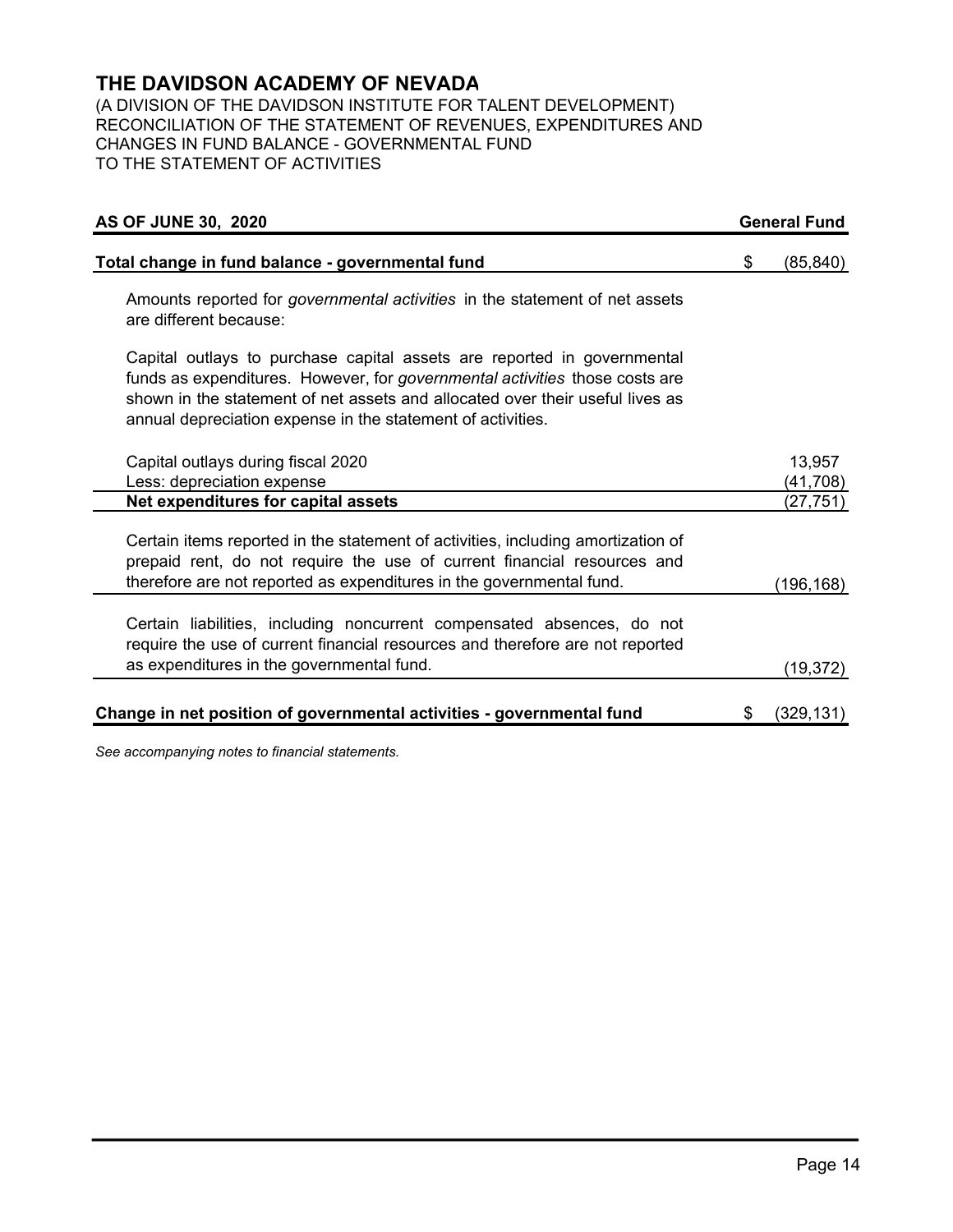(A DIVISION OF THE DAVIDSON INSTITUTE FOR TALENT DEVELOPMENT) STATEMENT OF FIDUCIARY NET POSITION

| <b>AS OF JUNE 30, 2020</b> | <b>Student Activities Fund</b> |
|----------------------------|--------------------------------|
| <b>Assets</b>              |                                |
| Cash                       | \$<br>44,886                   |
| <b>Total assets</b>        | 44,886                         |
|                            |                                |
| <b>Liabilities</b>         |                                |
| Due to student clubs       | 44,886<br>\$                   |
| <b>Total liabilities</b>   | 44,886<br>\$                   |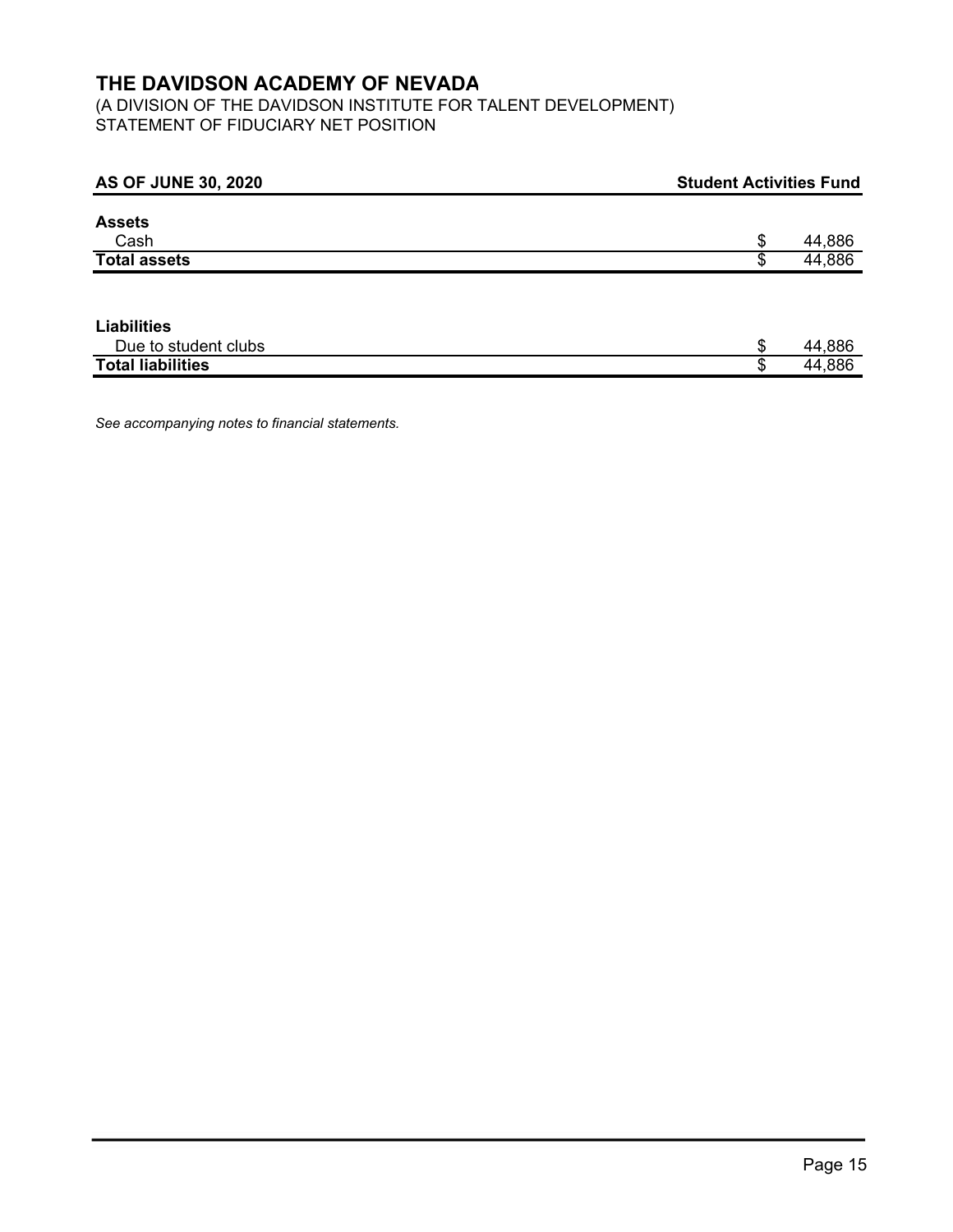### **THE DAVIDSON ACADEMY OF NEVADA**  (A DIVISION OF THE DAVIDSON INSTITUTE FOR TALENT DEVELOPMENT) NOTES TO FINANCIAL STATEMENTS JUNE 30, 2020

#### **1. ORGANIZATION AND SUMMARY OF SIGNIFICANT ACCOUNTING POLICIES**

The financial statements of The Davidson Academy of Nevada (the School), a division of the Davidson Institute for Talent Development, a Nevada nonprofit corporation, have been prepared in conformity with accounting principles generally accepted in the United States of America as applied to governmental entities. The Governmental Accounting Standards Board (GASB) is the accepted standard-setting body for establishing governmental accounting and financial reporting principles.

*Reporting Entity* The School was organized to operate as a public university school for profoundly gifted pupils pursuant to Nevada Revised Statutes (NRS) chapter 388C and is located on the campus of the University of Nevada, Reno (UNR). During the 2019-2020 academic year which extends from August through May, the School provided instruction to 188 students ranging in age from 10 through 18 years old.

During the 2017-2018 academic year, the School began operating an Online campus, as a division of the School, with the goal of serving profoundly gifted pupils who reside outside the State of Nevada. The School charges out-of-state students of the Online campus an annual tuition and receives funding from the State of Nevada for in-state students. During the 2019-2020 academic year, which extends from August through May, the School provided instruction to 48 Online students ranging in grade from  $8<sup>th</sup> - 12<sup>th</sup>$  grade.

The School received funding from the State of Nevada during the year ended June 30, 2020 and must comply with the reporting requirements of this funding source. However, the School is not included in any other governmental "reporting entity" as defined in GASB pronouncements, since its Governing Board has decision making authority, the power to designate management, the ability to significantly influence operations and primary accountability for fiscal matters.

*Government-Wide Financial Statements* The basic financial statements include both governmentwide (based on the School as a whole) and fund financial statements. The government-wide financial statements (the Statement of Net Position and Statement of Activities) report information on all activities of the School, which include the governmental activities and student club activities. The governmental activities comprise of all activities of the School.

In the government-wide Statement of Net Position, the governmental activities column is reflected on a full accrual, economic resource basis that recognizes all long-term assets and receivables. The School's net position is reported in three parts: net investment in capital assets, restricted, and unrestricted net position.

The government-wide Statement of Activities reports both the gross and net cost of the School's functions. The functions are also supported by the general government revenues (distributive school funds not legally restricted for specific programs, etc.). The Statement of Activities reduces gross expenses (including depreciation) by revenues.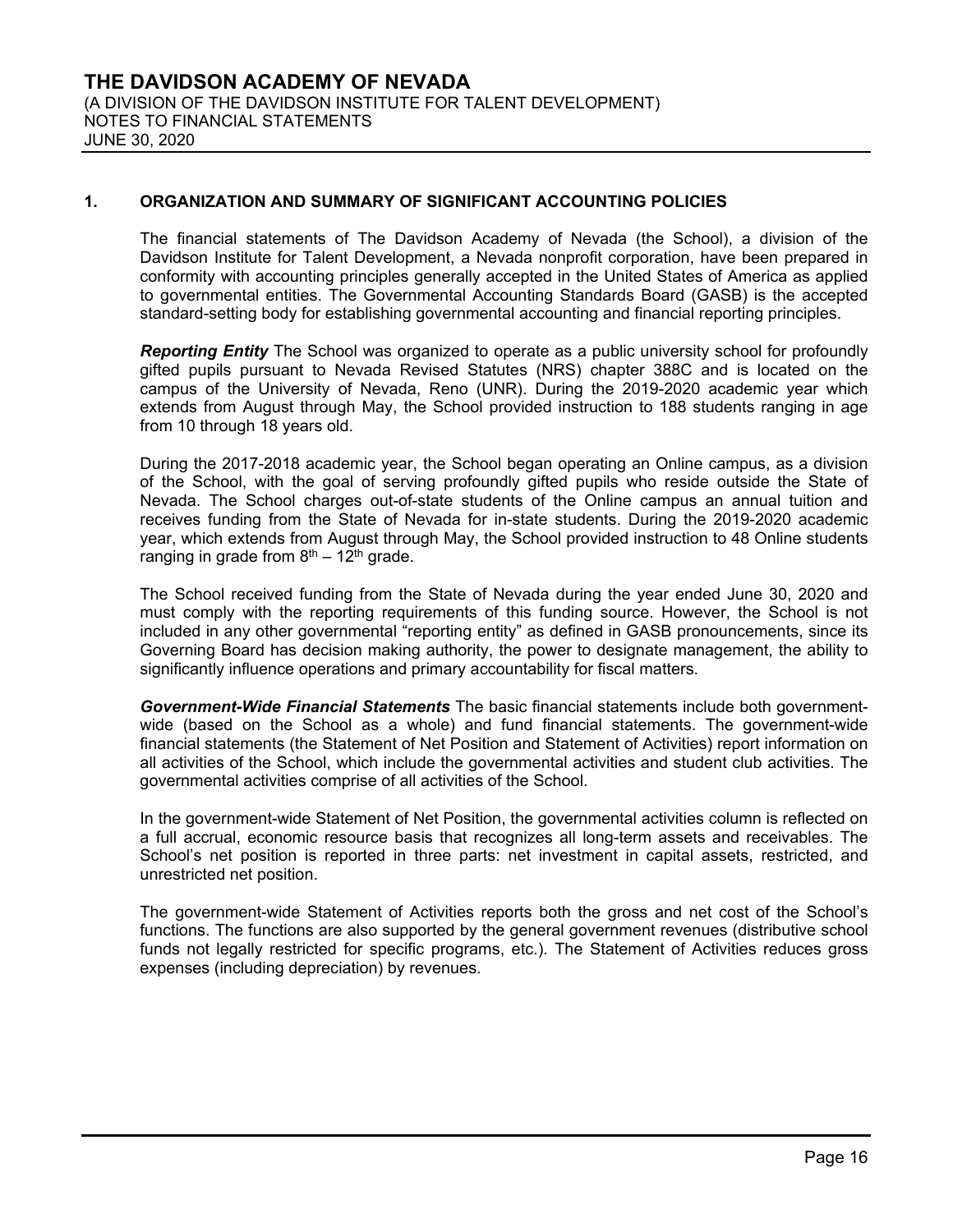#### *Basic Financial Statements – Fund Financial Statements*

- i) *Governmental Fund* The financial transactions of the School are reported in the General Fund financial statements. The General Fund is the primary operating fund of the School and accounts for all revenues and expenses of the School. The General Fund is accounted for by providing a separate set of self-balancing accounts that comprise its assets, liabilities, fund balance, revenues and expenditures/expenses. The School's resources are allocated to and accounted for in the General Fund based upon the purposes for which they are intended and the means by which spending activities are controlled.
- ii) *Fiduciary Fund* The Student Activities Fund is used to account for assets held in a trustee capacity or as an agent for individuals and therefore are not available to support the School. Since by definition these assets are being held for the benefit of a third party, and cannot be used to address activities or obligations of the School, these funds are not incorporated into the government-wide financial statements.

#### *Measurement Focus*

- i) *Government-Wide Financial Statements* The government-wide financial statements are reported using the economic resource measurement focus and the accrual basis of accounting. Revenues are recorded when earned and expenses are recorded when a liability is incurred, regardless of the timing of related cash flow.
- ii) *Fund Financial Statements* Governmental fund financial statements are reported using the current financial resources measurement focus and the modified accrual basis of accounting. Under the modified accrual basis of accounting, revenues are recognized as soon as they are both measurable and available. "Measurable" means the amount of the transaction can be determined and "available" means collectible within the current period or soon enough thereafter to pay liabilities of the current period. The School considers all revenue available if it is collected within 60 days after year-end. Expenditures are recorded when the related fund liability is incurred, except for interest on general long-term debt that has not matured which is recognized when due.

The accounts of the School are organized and operated on the basis of funds and account groups. A fund is an independent fiscal and accounting entity with a self-balancing set of accounts. Account groups consist of the School's accounts grouped together for classification purposes in financial reporting. Fund accounting segregates funds according to their intended purpose and is used to aid management in demonstrating compliance with finance-related legal and contractual provisions. The minimum number of funds is maintained consistent with legal and managerial requirements.

Interest income is subject to accrual. Other receipts become measurable and available when cash is received by the School and are recognized as revenue at that time.

The Student Activities Fund is used to report assets held in a trustee or agency capacity for others and therefore are not available to support the School. The reporting focus is on net position and changes in net position, and is reported using accounting principles applicable to those similar to businesses in the private sector.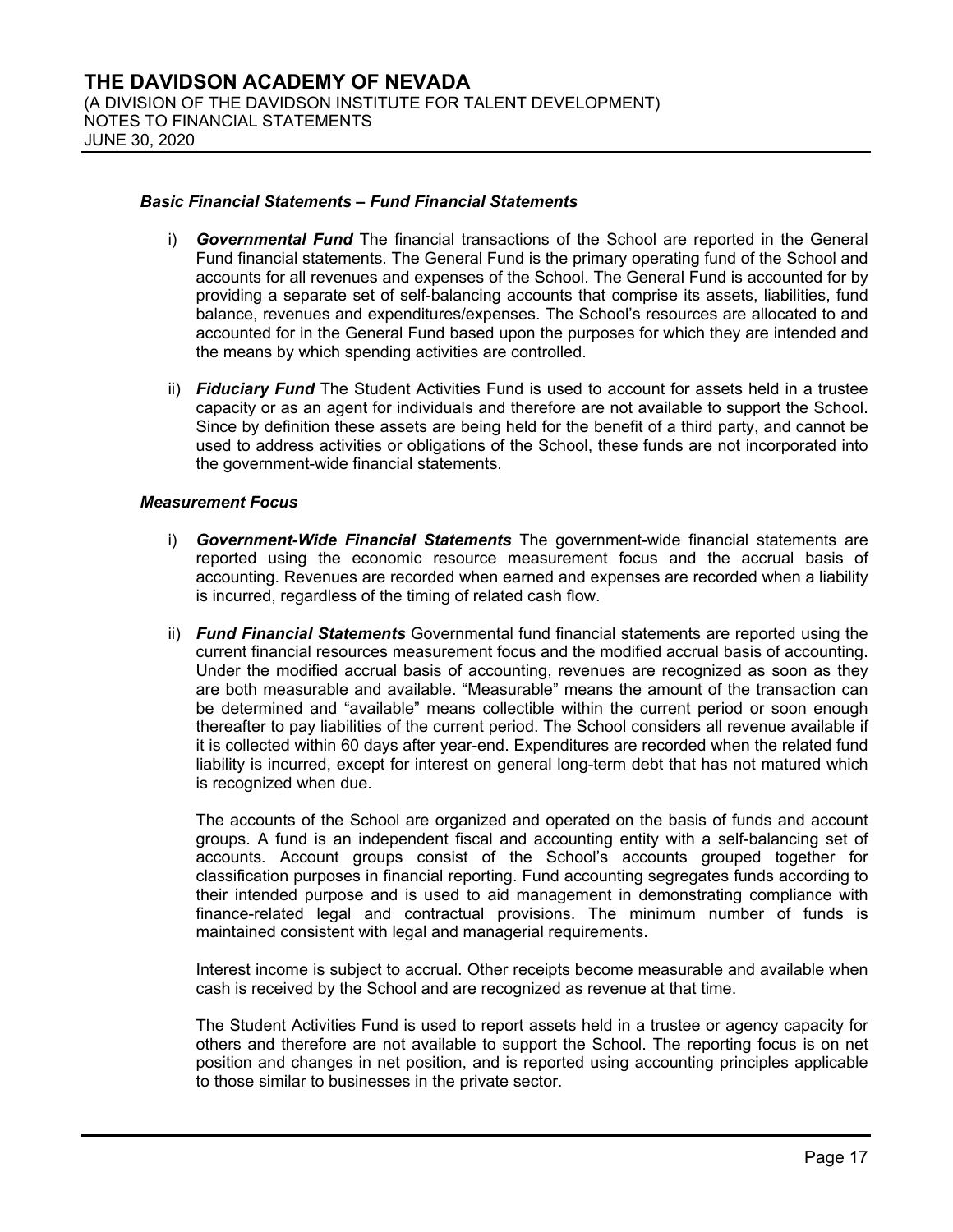#### **THE DAVIDSON ACADEMY OF NEVADA**  (A DIVISION OF THE DAVIDSON INSTITUTE FOR TALENT DEVELOPMENT) NOTES TO FINANCIAL STATEMENTS JUNE 30, 2020

*Budgetary Data* An annual budget is adopted for the governmental fund and is prepared using the modified accrual basis of accounting.

The governing board has voluntarily established the policy, as a sound business practice, that expenditures may not exceed combined state and private funding based on the adopted budget and subsequent amendments. During the year, an amendment to the original budget was necessary based on final student counts, the effects of which were not material. The budget presented in the supplementary data represents the budget of the School as approved by the governing board at June 30, 2020.

During the fiscal year ended June 30, 2020, state funding was within approximately 3% of the budgeted amount. Other revenues, consisting primarily of donations from the Davidson's (board members and the Founders), were less than originally budgeted due to a positive variance in actual expenditures versus budgeted expenditures.

*Contributions* Contributions received are recorded as unrestricted, temporarily restricted or permanently restricted support depending on the existence and nature of any donor restrictions. Gifts and contributions are recorded at fair value.

Contributions for which donors have not stipulated restrictions, as well as contributions for which donors have stipulated restrictions but which are met within the same reporting period, are reported as unrestricted support.

**Tuition Revenue and Expense Recognition** Revenue from tuition and other income is recognized ratably over the term of the school year, which is from August to May. The School records deferred revenue based on tuition and fees received prior to the period of academic service.

*Prepaid Expenses* Certain payments to vendors reflect costs applicable to future accounting periods and are recorded as prepaid expenses in the accompanying statement of net position (Note 3).

*Capital Assets* Capital assets, which include leasehold improvements, furniture, and equipment, are reported in the government-wide financial statements. Such assets are recorded at historical cost, or estimated historical cost if purchased or constructed. Donated capital assets are recorded at the estimated fair value at the date of donation.

It is the policy of the School to capitalize all capital assets costing more than \$5,000. The costs of normal maintenance and repairs that do not add to the value of the assets or materially extend asset lives are not capitalized.

Capital assets are depreciated using the straight-line method over the following estimated useful lives:

#### **Description Life**

Leasehold improvements

Furniture and equipment 5-7 years<br>
Lesser of life or lease term<br>
Lesser of life or lease term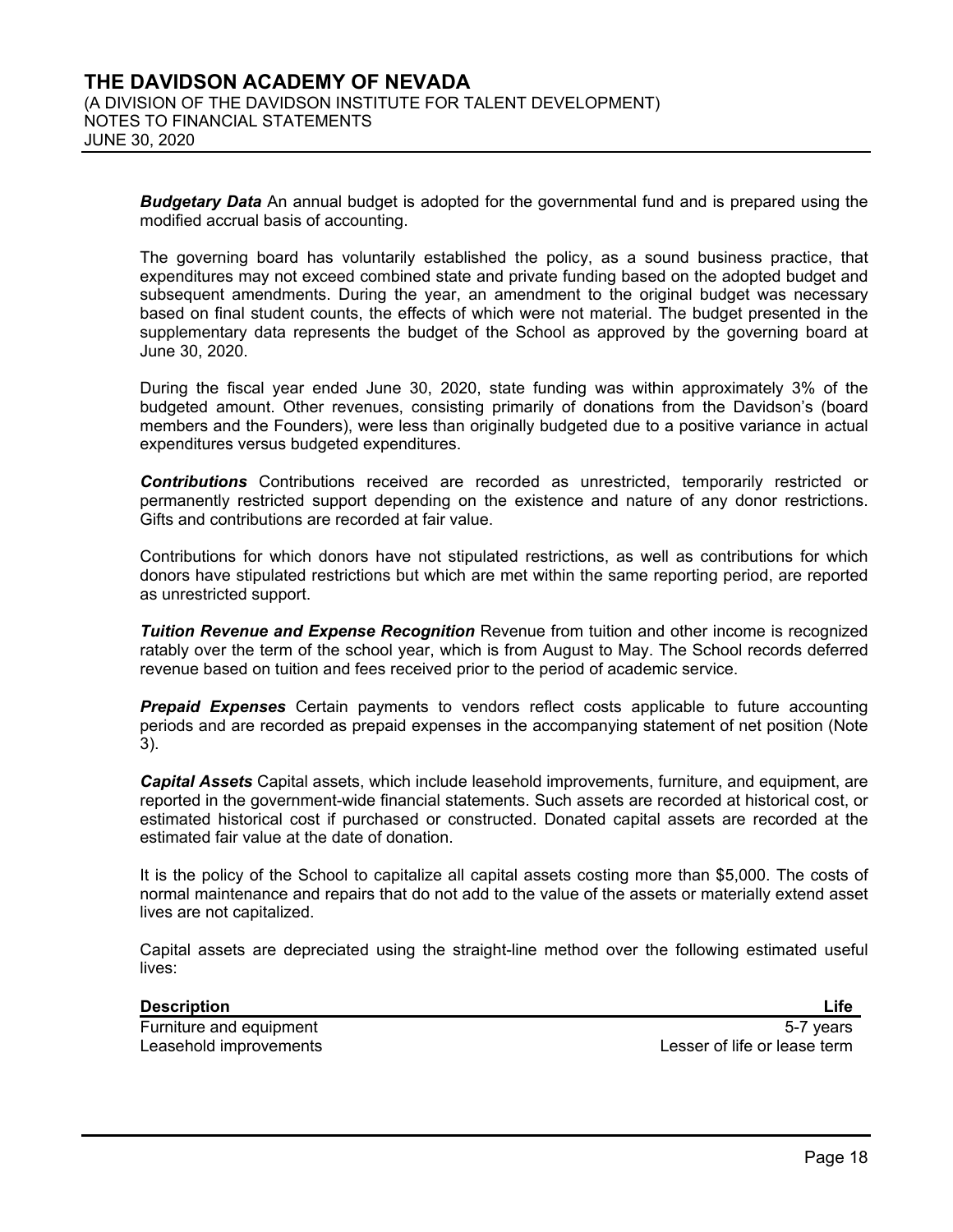#### **THE DAVIDSON ACADEMY OF NEVADA**  (A DIVISION OF THE DAVIDSON INSTITUTE FOR TALENT DEVELOPMENT) NOTES TO FINANCIAL STATEMENTS JUNE 30, 2020

*Tax-Exempt Status* The School is a division of the Davidson Institute for Talent Development (the Institute), a Nevada nonprofit corporation, which has received a determination letter from the Internal Revenue Service stating that it qualifies as a tax-exempt organization under Section 501(c)(3) of the Internal Revenue Code and, accordingly, no provision for federal income taxes is recorded in the accompanying financial statements. In addition, the School does not have any income which it believes would subject the Institute to unrelated business income taxes. Accordingly, there is no provision for income taxes in the accompanying financial statements.

The Institute has adopted the accounting topic generally accepted in the United States of America (U.S. GAAP) for income taxes, which provides guidance for how uncertain income tax positions should be recognized, measured, presented and disclosed in the financial statements. The Institute is required to evaluate the income tax positions taken or expected to be taken to determine whether the positions are "more-likely-than-not" to be sustained upon examination by the applicable tax authority. The Institute has determined that the application of the accounting topic for income taxes does not impact the operations of the School.

The Institute files informational and income tax returns in the United States and the State of Nevada, which include the activity of the School. The Institute files its tax returns on a fiscal year and is no longer subject to income tax examinations by tax authorities for the years before 2015. No examinations are currently pending.

*Compensated Absences* Compensated absences consist of School employees' accrued paid time off. These absences are accumulated and the liabilities are reported on the government-wide financial statements (Note 7).

*Estimates* The preparation of financial statements in conformity with accounting principles generally accepted in the United States of America requires management to make estimates and assumptions that affect the amounts reported in the financial statements and accompanying notes. Significant estimates include prepaid rent contributed for the use and occupancy of the School's facilities. Actual results may differ from those estimates.

*Concentrations of Business and Credit Risk* The School's cash and cash equivalents are maintained in various bank accounts. The School has exposure to credit risk to the extent that its cash and cash equivalents exceed amounts covered by federal deposit insurance. The School believes that its credit risk is not significant.

The School received 65% of its revenue from a single donor (the Founders) and 26% of its revenue from the State of Nevada during the year ended June 30, 2020.

#### **2. CASH**

At June 30, 2020, the School had a cash balance in the amount of \$174,244. Accounts at this institution are insured by the Federal Deposit Insurance Corporation up to \$250,000.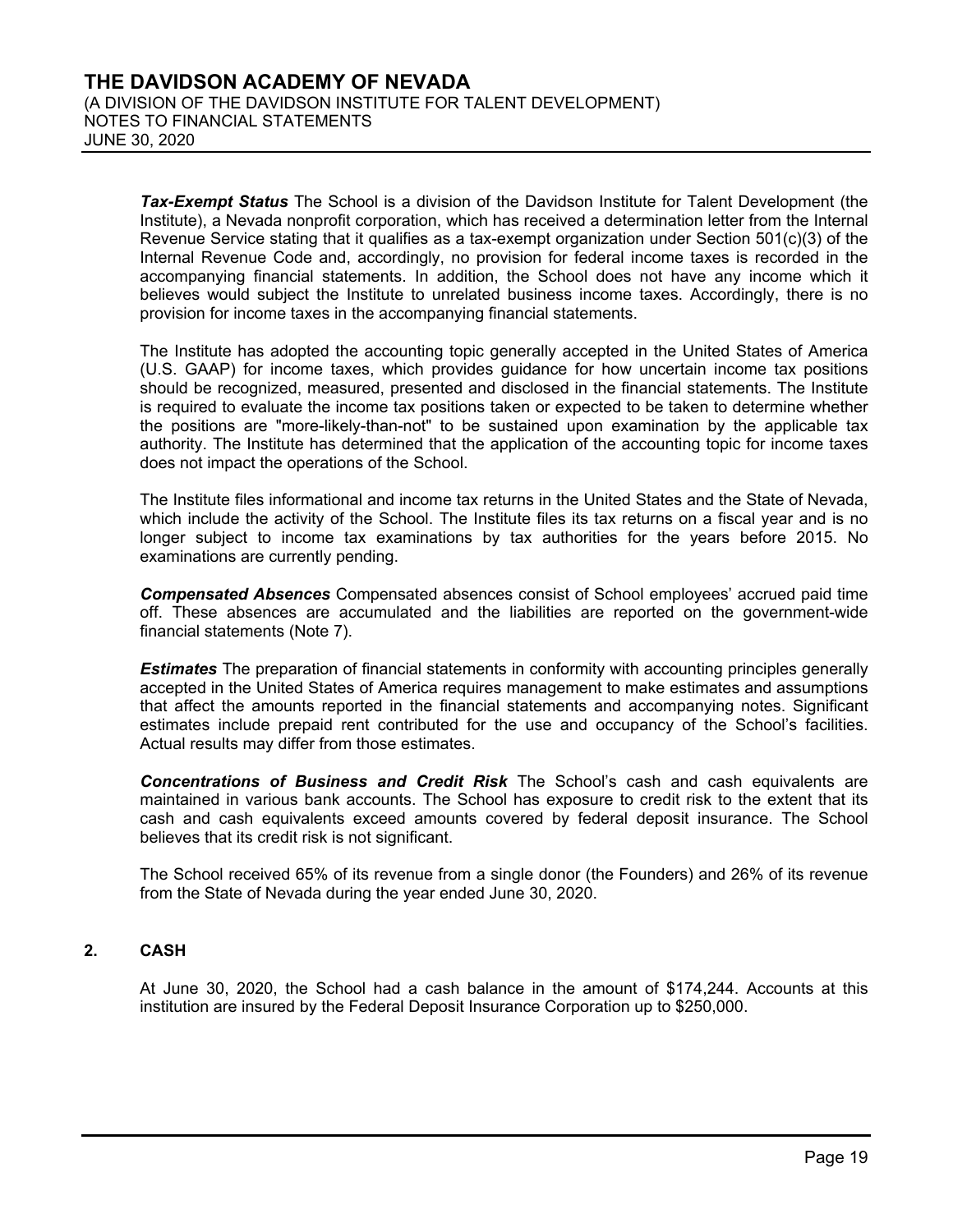(A DIVISION OF THE DAVIDSON INSTITUTE FOR TALENT DEVELOPMENT) NOTES TO FINANCIAL STATEMENTS JUNE 30, 2020

#### **3. PREPAID EXPENSES**

At June 30, 2020, prepaid expenses consisted of prepaid rent of \$1,373,176 and \$15,258 of miscellaneous prepaid expenses (Note 5).

#### **4. CAPITAL ASSETS**

Capital asset balances and activities for the year ended June 30, 2020 were as follows:

|                                |     | Balance,<br>7/1/19 | <b>Additions</b> | <b>Retirements</b>       | Balance,<br>6/30/20 |
|--------------------------------|-----|--------------------|------------------|--------------------------|---------------------|
| Office furniture & equipment   | S   | 83,236             | \$               | \$                       | 83,236              |
| Computer equipment             |     | 410,072            | 13.957           | -                        | 424,029             |
| Leasehold improvements         |     | 110,444            |                  | $\overline{\phantom{0}}$ | 110,444             |
| Total, at cost                 |     | 603,752            | 13.957           | ۰                        | 617,709             |
| Less: accumulated depreciation |     |                    |                  |                          |                     |
| and amortization               |     | (404,122)          | (41, 708)        | $\blacksquare$           | (445,830)           |
| Capital assets, net            | \$. | 199,630            | (27, 751)        | \$                       | 171,879             |

#### **5. OPERATING LEASES**

*Jot Travis Building Lease* Following the relocation to the Jot Travis building on the UNR campus in 2009, the School entered into a lease agreement for permanent facilities effective December 20, 2007 for a term of 20 years with annual rent of \$1. UNR received a contribution from the Davidson's which earmarked up to \$5,000,000 for leasehold improvements specifically for the use of the School. The sole rental and consideration for the use and occupancy of the facility over the term of the lease is the final construction cost of the improvements totaling \$3,727,194 plus \$1 per year. Rental expense under this lease is calculated as the annual amortization of the final construction cost of improvements over the term of the lease as of move in, which was one year subsequent to entering the lease. Rental expense amounted to \$196,169, which includes \$1 of the required annual payment and the amortization of prepaid rent for the year ended June 30, 2020.

The following is a schedule of future minimum rental payments and recognition of the prepaid rent under the above operating leases as of June 30, 2020:

|                                    |      |    | <b>Prepaid</b><br>Rent |               |
|------------------------------------|------|----|------------------------|---------------|
| <b>Fiscal Year Ending June 30,</b> | Cash |    | <b>Expense</b>         | Total         |
| 2021                               | \$   | \$ | 196,168                | \$<br>196,169 |
| 2022                               |      |    | 196,168                | 196,169       |
| 2023                               |      |    | 196,168                | 196,169       |
| 2024                               |      |    | 196,168                | 196,169       |
| 2025                               |      |    | 196,168                | 196,169       |
| Thereafter                         | 2    |    | 392,336                | 392,338       |
| <b>Total lease payments</b>        | \$   | S  | 1,373,176              | 1,373,183     |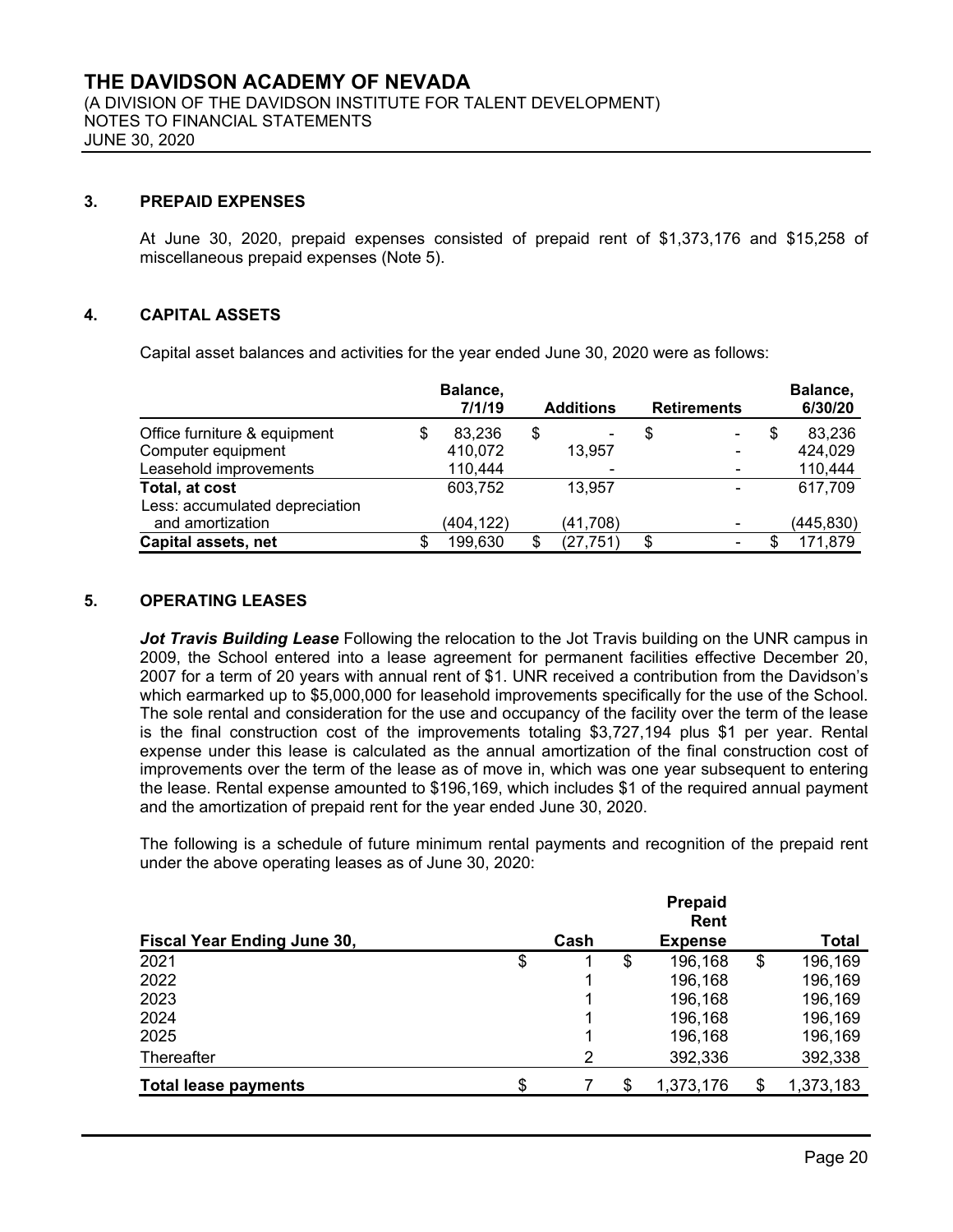#### **THE DAVIDSON ACADEMY OF NEVADA**  (A DIVISION OF THE DAVIDSON INSTITUTE FOR TALENT DEVELOPMENT) NOTES TO FINANCIAL STATEMENTS JUNE 30, 2020

#### **6. RELATED PARTY TRANSACTIONS**

A related party processes and pays payroll expenses on behalf of the School. During the fiscal year 2020, the School incurred \$3,505,443 in salaries and employee related costs that were reimbursed, at cost, to the related party. As of June 30, 2020, the School owed no related party reimbursable salaries.

The School participates in a 401(k) Plan through a related party (the Plan) which covers employees meeting certain qualifications. Under the terms of the Plan, employees may elect to contribute a portion of compensation up to the maximum allowable as determined by the Internal Revenue Service. Currently, the Plan does not provide for employer matching.

The Founders of the School annually provide the largest source of revenue. During the fiscal year ended June 30, 2020, the Founders made contributions of \$2,875,000 to the School (Note 1).

#### **7. COMPENSATED ABSENCES**

The current portion of compensated absences is defined as those benefits that would be liquidated with available expendable resources as a result of employees who have terminated employment within 45 days subsequent to year-end. The current portion of the cost of compensated absences is recorded as a payroll expenditure**.**

The long-term portions of these costs are reflected as a liability included in long-term liabilities of the School. The additions and uses of compensated absences were as follows:

| <b>Balance, 7/1/19</b> |            | <b>Additions</b> | <b>Uses</b>  | <b>Balance, 6/30/20</b> |
|------------------------|------------|------------------|--------------|-------------------------|
|                        | \$ 158,893 | \$457.665        | \$ (438,293) | 178.265                 |

#### **8. DONATED ASSETS AND SERVICES**

Donated assets are reflected as contributions in the accompanying statements at their estimated value at date of receipt. The School did not receive any significant donated assets during the year ended June 30, 2020. No amounts have been reflected in the financial statements for donated services during the year since none met the recognition criteria.

#### **9. STATE FUNDING**

The Nevada Legislature provides for DSA funding to the School from the State of Nevada on a perstudent basis. The School estimates annual student enrollment based on the number of students expected to continue in the School and new students accepted (based on applications received and approved) and indicating their intent to attend.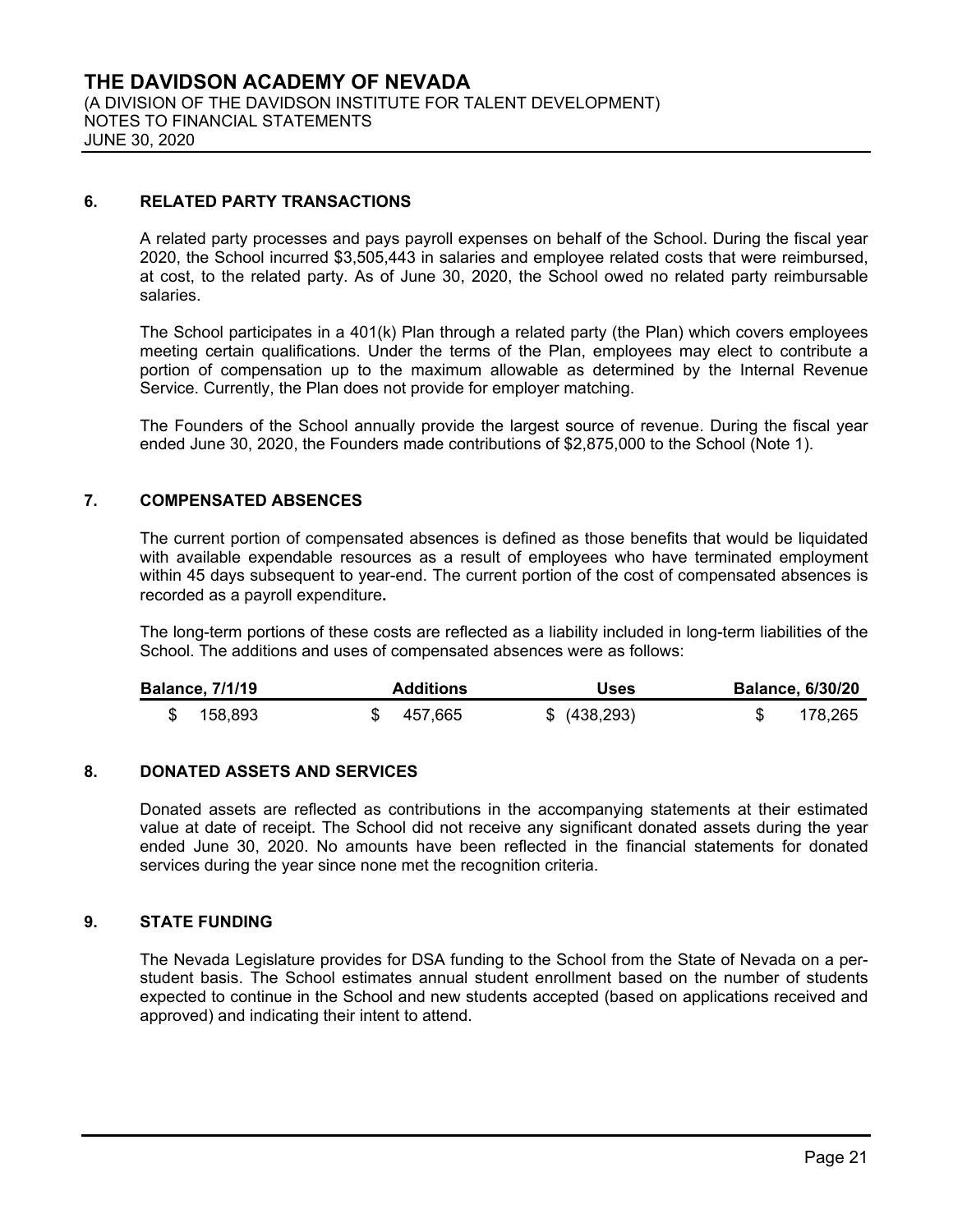### **THE DAVIDSON ACADEMY OF NEVADA**  (A DIVISION OF THE DAVIDSON INSTITUTE FOR TALENT DEVELOPMENT) NOTES TO FINANCIAL STATEMENTS

JUNE 30, 2020

The amount of per-student DSA funding is determined by the average daily student enrollment reported by the School to the Nevada DOE, which is reported daily and paid to the School on a quarterly basis. The School received \$1,156,550 in State funding based on student enrollment during the year ended June 30, 2020.

During the year ended June 30, 2020, the Nevada DOE also provided additional funding for educational needs which totaled \$1,398 for the year ended June 30, 2020.

#### **10. CONTRIBUTIONS AND FUNDRAISING**

*Contributions* Contributions are amounts received from the public and other sources as additional support of the School. In-kind contributions, if any, are valued at their estimated value at the time of the contribution. Contributions consisted of the following amounts:

| During the year ended June 30, | 2020      |
|--------------------------------|-----------|
| Cash - unrestricted            | 2,954,585 |
| Cash - restricted              | 25,092    |
| <b>Total contributions</b>     | 2,979,677 |

#### **11. RISK MANAGEMENT AND CONTINGENCIES**

The School is exposed to various risks of loss related to torts, thefts of, damage to and destruction of assets, errors and omissions, and natural disasters for which the School carries commercial insurance. Settlement amounts have not exceeded insurance coverage for the past year. In addition, there were no reductions in insurance coverage from those in the prior year.

The School receives funding from the State of Nevada as a public university school. Periodic audits of this program are required, the results of which could result in a refund of payments received. Management believes that any such refund would be immaterial and no such provision has been made in the accompanying financial statements.

*Effects of the COVID-19 Outbreak* During fiscal year 2020, there was a global outbreak of a new strain of coronavirus, COVID-19. The global and domestic response to the COVID-19 outbreak continues to rapidly evolve. To date, certain responses to the COVID-19 outbreak have included mandates from federal, state and/or local authorities to mitigate the spread of the virus, which have adversely impacted global commercial activity and have contributed to significant volatility in financial markets.

Although in-person education was temporarily suspended due to COVID-19, the School was able to continue the 2019 – 2020 school year using its existing online platform. In July 2020, the School's governing board approved, and the School submitted, a formal plan to the State of Nevada to safely reopen for in-person education during the 2020 – 2021 school year. This plan was subsequently approved by the State of Nevada. As of the date of the independent auditor's report, however, most instruction continues to be remote.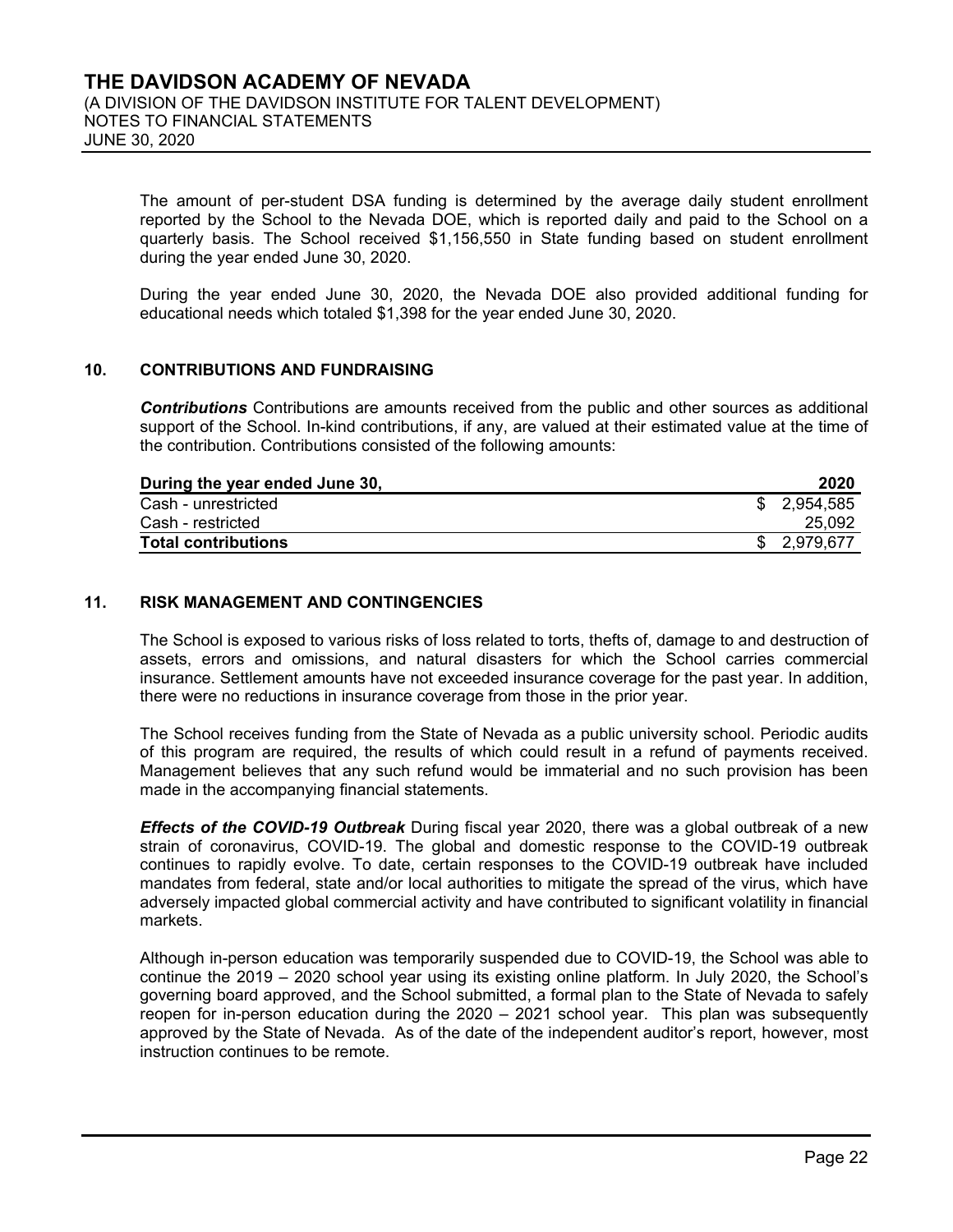#### **THE DAVIDSON ACADEMY OF NEVADA**  (A DIVISION OF THE DAVIDSON INSTITUTE FOR TALENT DEVELOPMENT) NOTES TO FINANCIAL STATEMENTS JUNE 30, 2020

Among other outcomes, some more material than others to the School's ongoing operations and future financial condition and results, the COVID-19 outbreak and associated responses could result in a material impact to the School's future financial condition and results. At this time, it is uncertain the extent to which COVID-19 may impact the School's results of activities, cash flows and financial condition, if there is any impact at all.

#### **12. SUBSEQUENT EVENTS**

The School has evaluated subsequent events that have occurred through the date of the independent auditor's report, which is the date that the financial statements were available to be issued, and determined that there were no subsequent events or transactions that required recognition or disclosure in the financial statements, except as disclosed in Note 11.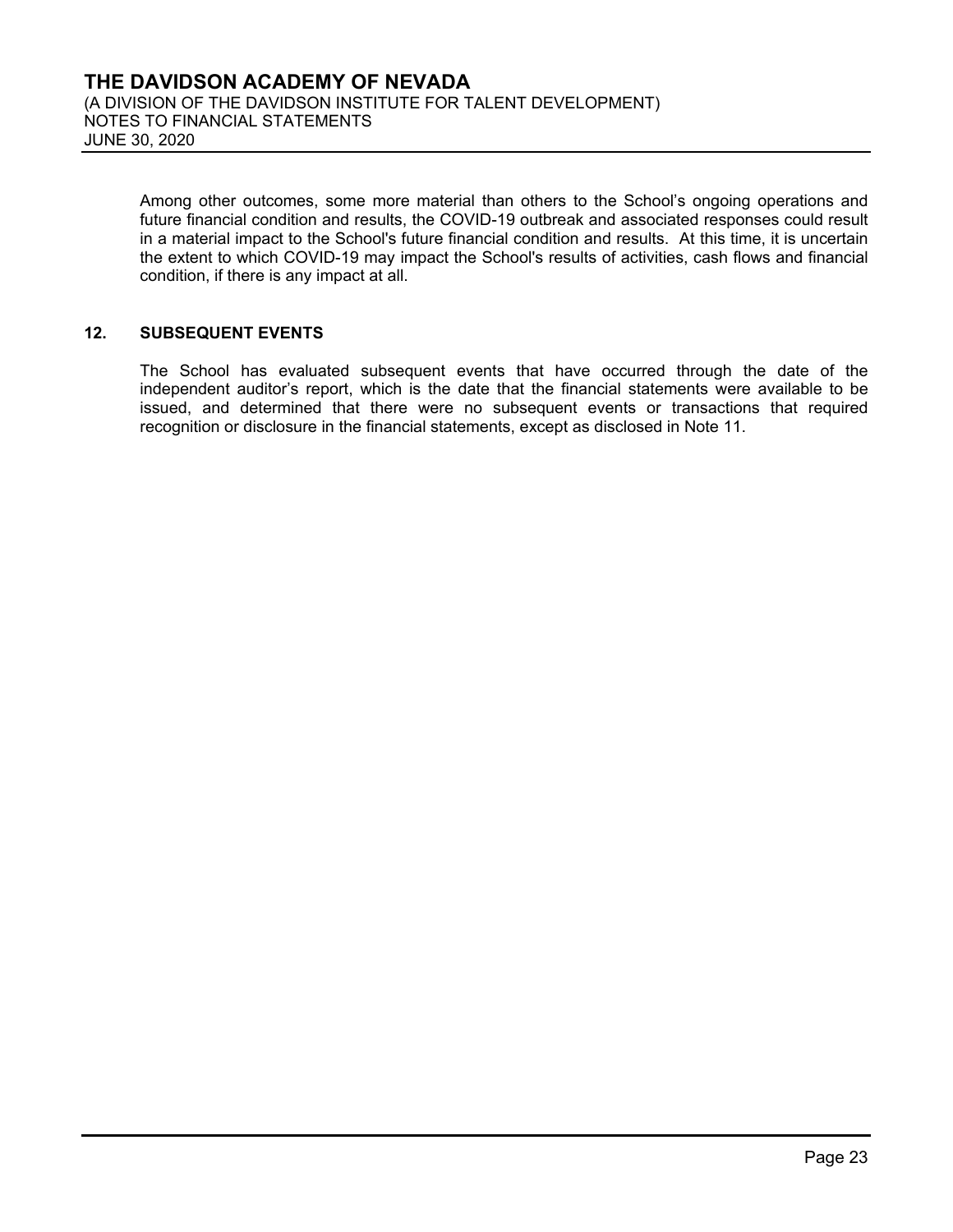# **REQUIRED SUPPLEMENTARY INFORMATION**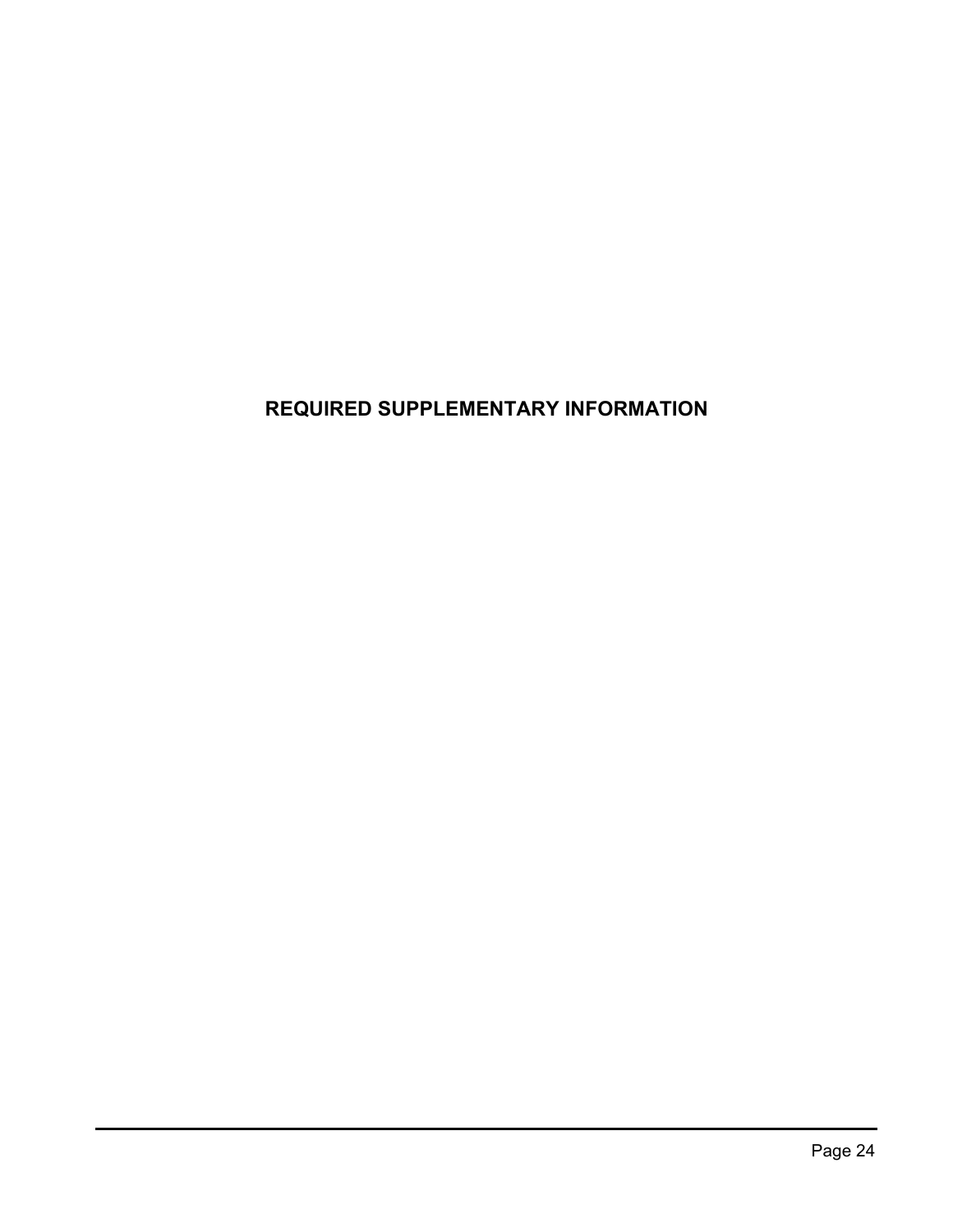### (A DIVISION OF THE DAVIDSON INSTITUTE FOR TALENT DEVELOPMENT) BUDGETARY COMPARISON SCHEDULE - STATEMENT OF ACTIVITIES GOVERNMENTAL FUND UNAUDITED - SEE INDEPENDENT AUDITOR'S REPORT

|                                             |                                                             |    |            |               | <b>Variance</b><br><b>Positive</b> |  |
|---------------------------------------------|-------------------------------------------------------------|----|------------|---------------|------------------------------------|--|
|                                             |                                                             |    |            |               | (Negative)<br><b>Final to</b>      |  |
| FOR THE YEAR ENDED JUNE 30, 2020            | <b>Budgetary Amounts</b><br><b>Original</b><br><b>Final</b> |    |            | <b>Actual</b> | <b>Actual</b>                      |  |
|                                             |                                                             |    |            |               |                                    |  |
| <b>Revenues</b>                             |                                                             |    |            |               |                                    |  |
| State sources                               | \$<br>1,120,000                                             | \$ | 1,120,000  | \$1,156,550   | 36,550<br>\$                       |  |
| Tuition                                     | 315,000                                                     |    | 315,000    | 262,183       | (52, 817)                          |  |
| State sources - GATE and supplies           |                                                             |    |            | 1,398         | 1,398                              |  |
| State sources - Nevada prior year           |                                                             |    |            | 2,418         | 2,418                              |  |
| Other                                       | 3,540,000                                                   |    | 3,540,000  | 2,979,677     | (560, 323)                         |  |
| <b>Total revenues</b>                       | 4,975,000                                                   |    | 4,975,000  | 4,402,226     | (572, 774)                         |  |
|                                             |                                                             |    |            |               |                                    |  |
| <b>Expenditures</b>                         |                                                             |    |            |               |                                    |  |
| Instruction                                 |                                                             |    |            |               |                                    |  |
| Regular instruction                         | 537,630                                                     |    | 537,630    | 484,011       | 53,619                             |  |
| Regular instruction - salaries and          |                                                             |    |            |               |                                    |  |
| benefits                                    | 2,130,540                                                   |    | 2,130,540  | 1,977,079     | 153,461                            |  |
| <b>Total instruction</b>                    | 2,668,170                                                   |    | 2,668,170  | 2,461,090     | 207,080                            |  |
|                                             |                                                             |    |            |               |                                    |  |
| Support services                            |                                                             |    |            |               |                                    |  |
| General administration                      | 723,613                                                     |    | 723,613    | 495,023       | 228,590                            |  |
| General administration - salaries and       |                                                             |    |            |               |                                    |  |
| benefits                                    | 1,517,880                                                   |    | 1,517,880  | 1,528,365     | (10, 485)                          |  |
| <b>Facilities</b>                           | 212,025                                                     |    | 212,025    | 205,171       | 6,854                              |  |
| Depreciation and amortization               | 39,120                                                      |    | 39,120     | 41,708        | (2,588)                            |  |
| <b>Total support service</b>                | 2,492,638                                                   |    | 2,492,638  | 2,270,267     | 222,371                            |  |
| <b>Total expenditures</b>                   | 5,160,808                                                   |    | 5,160,808  | 4,731,357     | 429,451                            |  |
|                                             |                                                             |    |            |               |                                    |  |
| <b>Excess of expenditures over revenues</b> | (185, 808)                                                  |    | (185, 808) | (329, 131)    | (143, 323)                         |  |
| Net change in fund balance                  | (185, 808)                                                  |    | (185, 808) | (329, 131)    | (143, 323)                         |  |
| Fund balance - beginning of year            | 1,758,883                                                   |    | 1,758,883  | 1,758,883     |                                    |  |
| Fund balance - end of year                  | \$1,573,075                                                 | \$ | 1,573,075  | \$1,429,752   | (143, 323)<br>\$                   |  |
|                                             |                                                             |    |            |               |                                    |  |

*See independent auditor's report.*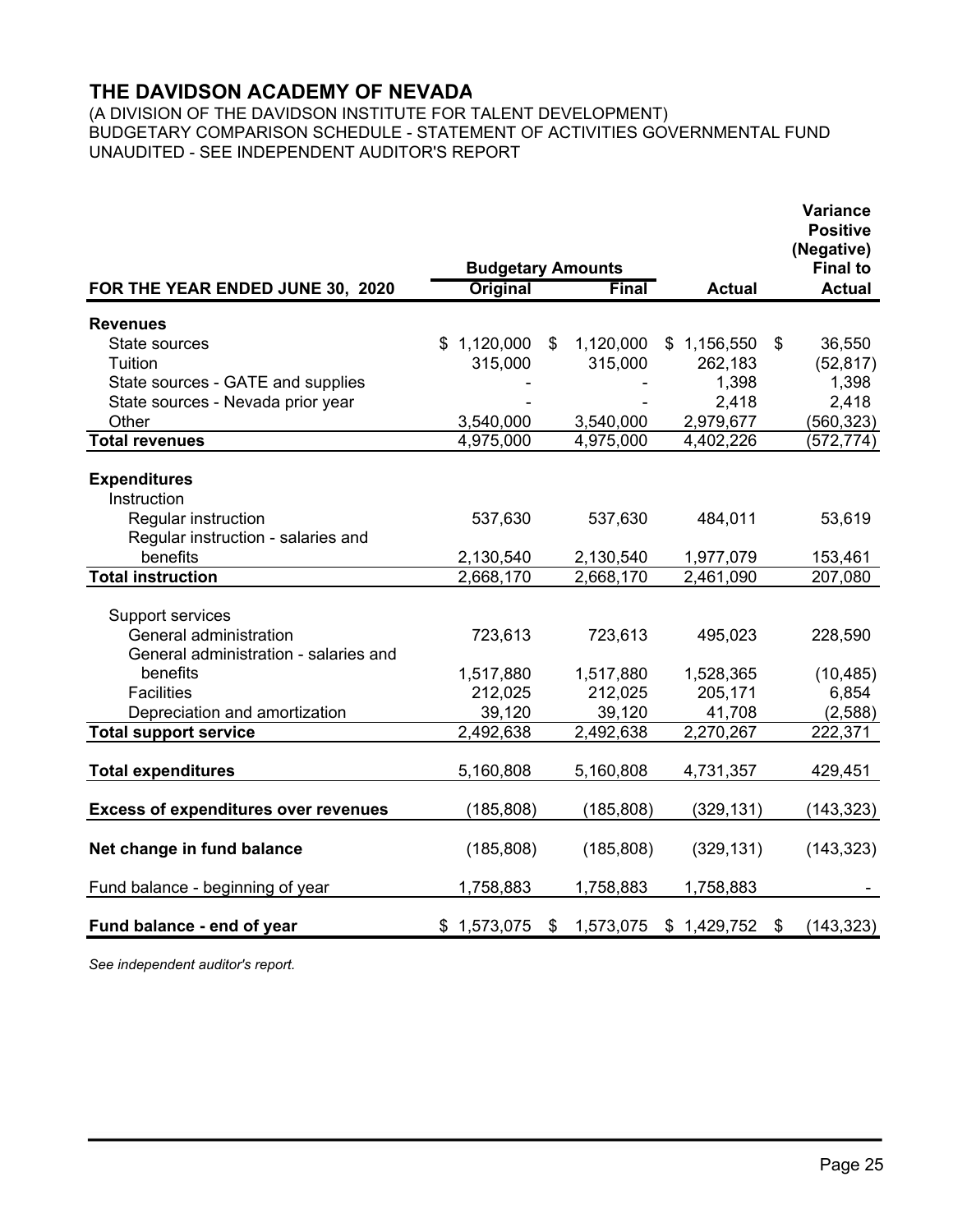

#### **INDEPENDENT AUDITOR'S REPORT ON INTERNAL CONTROL OVER FINANCIAL REPORTING AND ON COMPLIANCE AND OTHER MATTERS BASED ON AN AUDIT OF FINANCIAL STATEMENTS PERFORMED IN ACCORDANCE WITH** *GOVERNMENT AUDITING STANDARDS*

To the Governing Board of The Davidson Academy of Nevada:

#### **Report on Financial Statements**

We have audited, in accordance with auditing standards generally accepted in the United States of America and the standards applicable to financial audits contained in *Government Auditing Standards* issued by the Comptroller General of the United States, the financial statements of the governmental activities and each major fund of The Davidson Academy of Nevada (the School), which collectively comprise the School's basic financial statements as listed in the table of contents as of and for the year ended June 30, 2020 and the related notes to the financial statements, and have issued our report thereon dated September 14, 2020.

#### **Internal Control over Financial Reporting**

In planning and performing our audit of the financial statements, we considered the School's internal control over financial reporting (internal control) to determine the audit procedures that are appropriate in the circumstances for the purpose of expressing our opinion on the financial statements, but not for the purpose of expressing an opinion on the effectiveness of the School's internal control. Accordingly, we do not express an opinion on the effectiveness of the School's internal control.

A *deficiency in internal control* exists when the design or operation of a control does not allow management or employees, in the normal course of performing their assigned functions, to prevent, or detect and correct, misstatements on a timely basis. A *material weakness* is a deficiency, or combination of deficiencies, in internal control, such that there is a reasonable possibility that a material misstatement of the entity's financial statements will not be prevented, or detected and corrected, on a timely basis. A *significant deficiency* is a deficiency, or a combination of deficiencies, in internal control that is less severe than a material weakness, yet important enough to merit attention by those charged with governance.

Our consideration of internal control was the limited purpose described in the first paragraph of this section and was not designed to identify all deficiencies in internal control that might be material weaknesses or significant deficiencies. Given these limitations, during our audit we did not identify any deficiencies in internal control that we consider to be material weaknesses. However, material weaknesses may exist that have not been identified.

#### **Compliance and Other Matters**

As part of obtaining reasonable assurance about whether the School's financial statements are free of material misstatement, we performed tests of its compliance with certain provisions of laws, regulations, contracts, and grant agreements, noncompliance with which could have a direct and material effect on the determination of financial statement amounts. However, providing an opinion on compliance with those provisions was not an objective of our audit, and accordingly, we do not express such an opinion. The results of our tests disclosed no instances of noncompliance or other matters that are required to be reported under *Government Auditing Standards.*